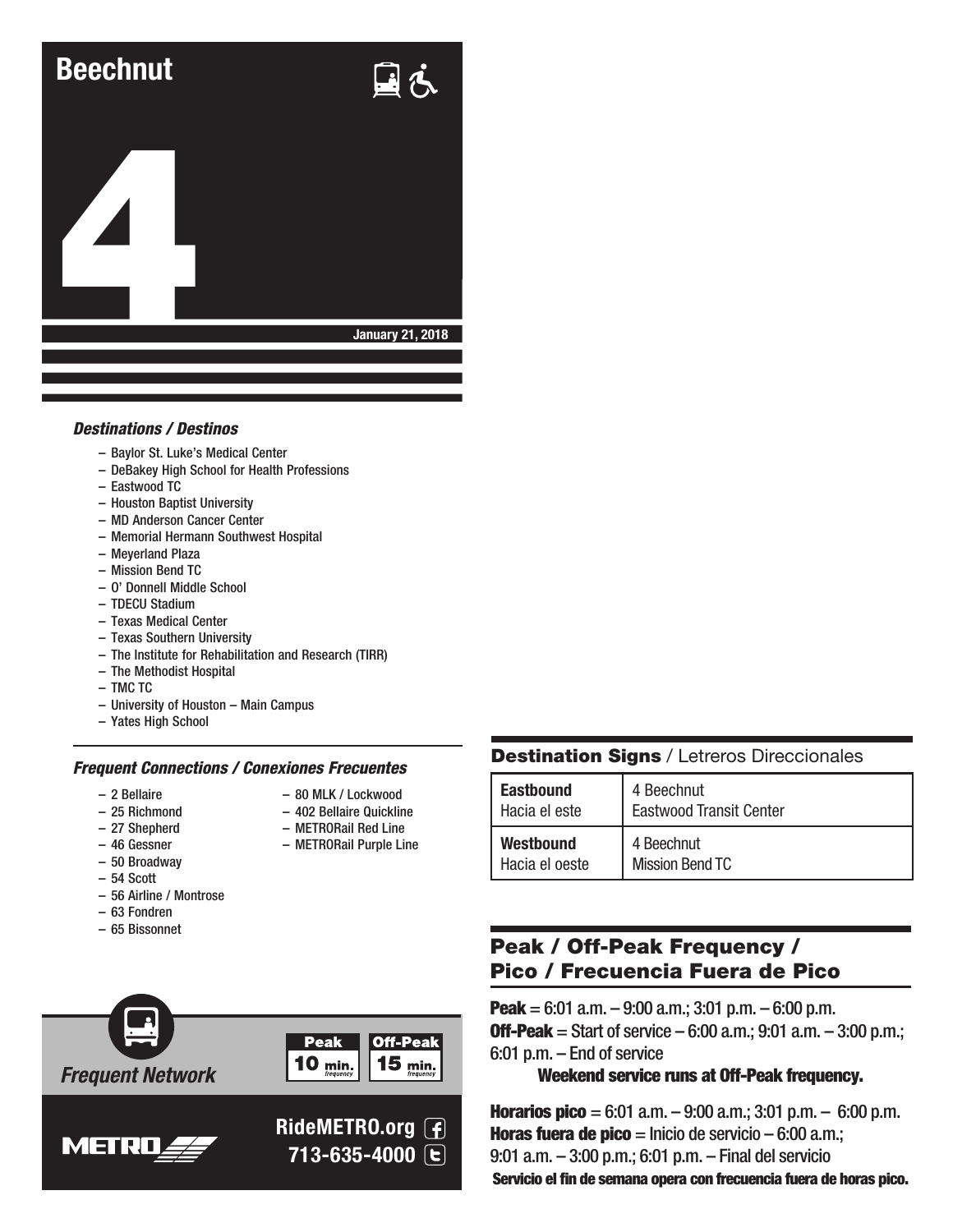# Get Your / Obtenga su METRO Q® Fare Card / METRO Day Pass

METRO Q® Fare Card and METRO Day Pass are available at the METRO RideStore and at numerous retailers across the region. Call 713-635-4000 or visit RideMETRO.org for the location nearest you.

METRO Q® Fare Card y el METRO Day Pass están disponibles en las tiendas RideStore de METRO y en diversas tiendas de la región. Llame al 713-635-4000 o visite RideMETRO.org para ubicar la tienda más cercana.

#### Don't Throw It – Reload It / No la tire – Recárguela

Add money to your reloadable METRO Q<sup>®</sup> Fare Card or METRO Day Pass at the METRO RideStore, retailers, TVMs, CVMs, on board local buses and through our website, RideMETRO.org. Always register your card to protect your balance from loss or theft.

Agregue dinero a su **METRO Q<sup>®</sup> Fare Card** y a su METRO Day Pass, ya que ambos son recargables en las tiendas RideStore de METRO, en tiendas, en máquinas expendedoras de boletos, máquinas expendedoras de crédito, a bordo de autobuses locales y a través de nuestro sitio web, RideMETRO.org. Siempre registre su tarjeta para proteger su saldo del robo o pérdida.

# Customer Information Información para el Cliente

| Route, Schedule, METRO Q <sup>®</sup> Fare Card and<br><b>METRO Day Pass</b><br>Información de Rutas, Horarios, METRO Q® Fare Card y METRO Day<br><b>Pass</b> |
|---------------------------------------------------------------------------------------------------------------------------------------------------------------|
| Information/Información  713-635-4000                                                                                                                         |
| <b>Public Comments/</b>                                                                                                                                       |
| Lost and Found/Objetos Perdidos. 713-658-0854                                                                                                                 |
| <b>Telecommunication Device for the Deaf (TDD)</b><br>Dispositivo de Telecomunicación<br>para Sordos (TDD) 713-635-6993                                       |
| METRO Police/Policia713-224-COPS (2677)                                                                                                                       |
| <b>METRO RideStore</b><br>1900 Main: Mon.-Fri./Lun-Vie 8 a.m.-5 p.m.<br>1001 Travis: Mon.-Fri./Lun-Vie 8 a.m.-5 p.m.                                          |
| <b>METRO Lost and Found/METRO Objetos Perdidos</b><br>1900 Main: Mon.-Fri./Lun-Vie. 8 a.m.-5 p.m.                                                             |
| For MFTRO information in additional languages, please                                                                                                         |

For METRO information in additional languages, please call 713-635-4000.

Para información de METRO en lenguajes adicionales, por favor llame al 713-635-4000.

Để có thông tin về METRO bằng nhiều ngôn ngữ phụ, xin gọi 713-635-4000.

# The Fare/Pasaje **/ Local**

| <b>Fare Type</b><br><b>Tipo de Pasaje</b>         | <b>Full Fare*</b><br>Pasaje Completo* | Discounted**<br>Descontado**                                | Transfer***<br>Transbordo*** |
|---------------------------------------------------|---------------------------------------|-------------------------------------------------------------|------------------------------|
| Cash/Efectivo                                     | $$1.25*$                              | none/<br>ninguno                                            | none/<br>ninguno             |
| <b>METRO Q<sup>®</sup></b><br><b>Fare Card***</b> | $$1.25*$                              | \$0.60**                                                    | 3 hours/horas                |
| <b>METRO</b><br>Day Pass****                      | \$3.00 a day                          | <b>Unlimited Service/Servicio ilimitado</b><br>\$1.50 a day | 3 hours/horas                |

\* Full fare, one-way. \*Pasaje completo, sólo de ida. Children ages five and under ride free. Los niños menores de cinco años viajan gratis.

**\*\***Seniors, disabled persons, Medicare cardholders, as well as college and university students require a discounted METRO Q® Fare Card or METRO Day Pass to receive the reduced fare. Middle and high school students may pay the discounted fare in cash (bus only) by showing their current student ID card.

Personas Mayores, personas con discapacidad, los titulares de tarjetas de Medicare, así como estudiantes de colegios y universidades requieren una tarjeta de tarifa METRO Q® Fare Card o METRO Day Pass para recibir la tarifa reducida. Los estudiantes de secundaria y preparatoria pueden pagar la tarifa con descuento en efectivo (sólo bus) al mostrar su tarjeta de identificación de estudiante actual.

**\*\*\*** Transfers are free and automatic for three hours with the METRO Q® Fare Card or METRO Day Pass. Transfers are automatically added to the card with the first tap. When transferring to a service of greater cost, the difference will be deducted from the card aboard the next bus. Park and Ride paid fares do not count toward the METRO Day Pass benefit.

Transferencias son gratuitas y válidas por tres horas con las tarjetas METRO Q® Fare Card o METRO Day Pass. Las transferencias se agregan automáticamente a la tarjeta con la primera pasada. Cuando realice una combinación a un servicio de mayor costo, la diferencia será debitada de la tarjeta a bordo del siguiente autobús. Las tarifas pagas de Park and Ride no se acumulan al beneficio del METRO Day Pass.

**\*\*\*\*** METRO Q® Fare Card – Best value for riders using local bus, rail or commuter service just once or twice daily. Cardholders earn 5 FREE rides for every 50 paid rides. METRO Q® Fare Card – ofrece la opción más económica para los pasajeros que usan el autobús local, el tren o el servicio de viajes sólo una o dos veces por día. Los titulares de la tarieta obtienen 5 viaies GRATIS por cada 50 viajes pagos.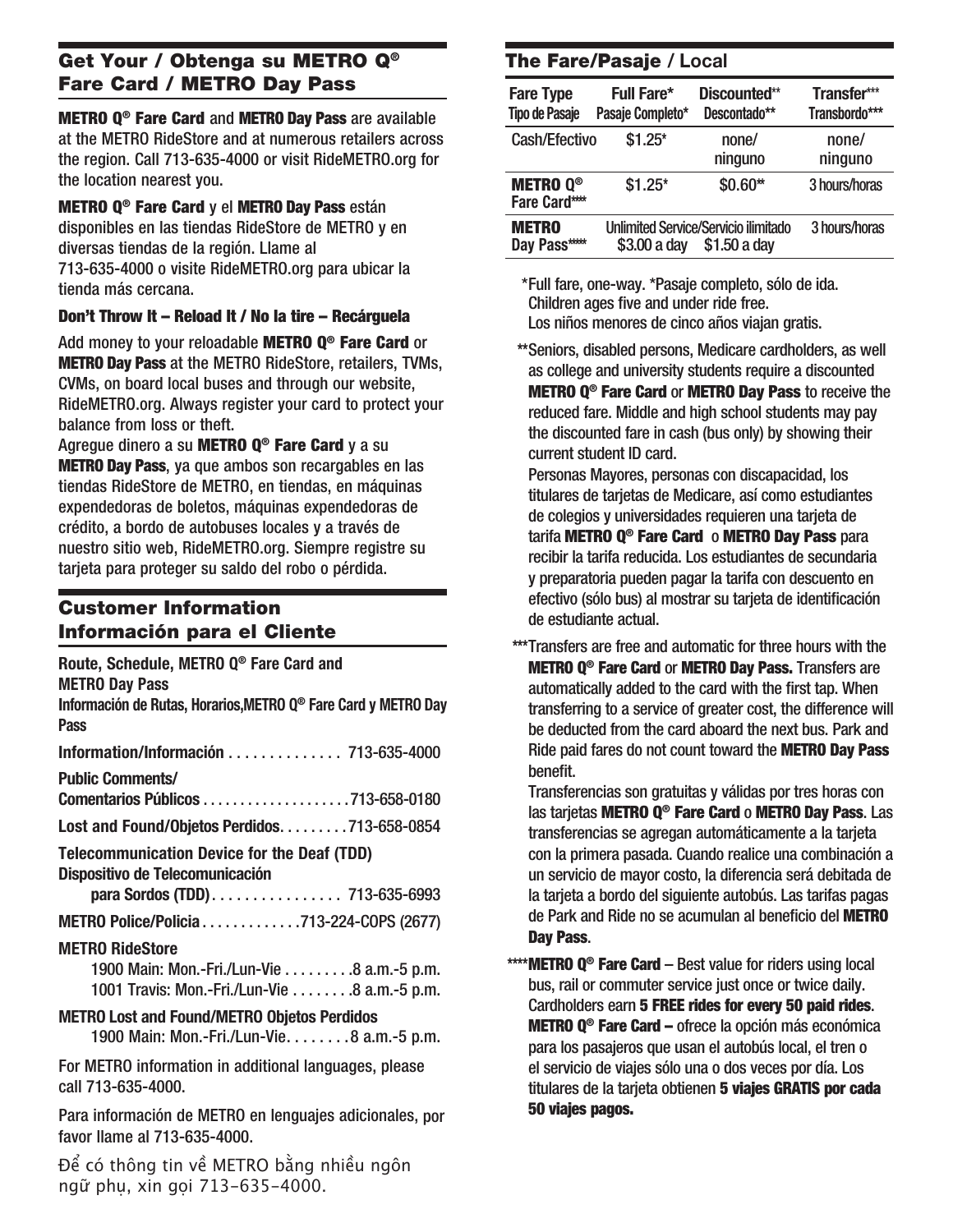#### 4 Beechnut Route Map / Mapa de la ruta Reading a Bus Schedule



- 1. On the top of each timetable, look for names like "Weekday Inbound" or "Saturday Westbound" to determine which timetable to use.
- 2. Then look at the numbered dots, called time points, with names of places where buses stop. The listing does not include all bus stops, but buses will stop at all stops along your route.
- 3. Find the time points closest to where you are and where you want to go.
- 4. Check the column of times under your destination to find the time you want to arrive.
- 5. Find the time point nearest the place you want to board the bus. There will be a stop along the route within two blocks of that location — just look for your route number on the bus stop signs at each corner.
- 6. Then move your finger left along that line to your origin to determine your departure time. If you're not catching the bus at the time point listed, refer to the time point before your stop.

# Cómo leer el horario

- 1. En la parte superior de cada horario, busque los nombres tales como "Llegadas los días de la semana" o "Salida hacia el oeste los sábados" para determinar cuál horario usar.
- 2. Después busque los puntos numerados, con los nombres de los lugares donde paran los autobuses. La lista no incluye todas las paradas de los autobuses, pero los autobuses pararán en todas las paradas a lo largo de la ruta.
- 3. Encuentre el punto más cercano a donde usted está y a donde quiere ir.
- 4. Revise la columna de las horas según su destino para encontrar la hora a la que desea llegar.
- 5. Encuentre el punto numerado más cercano al lugar donde desea abordar el autobús. Habrá una parada a lo largo de la ruta dentro de dos cuadras de esa ubicación — simplemente busque el número de su ruta y los letreros de parada del autobús en cada esquina.
- 6. Después siga la línea hacia la izquierda de su origen para determinar su hora de salida. Si no puede tomar el autobús desde el punto numerado, refiérase al punto numerado antes de su parada.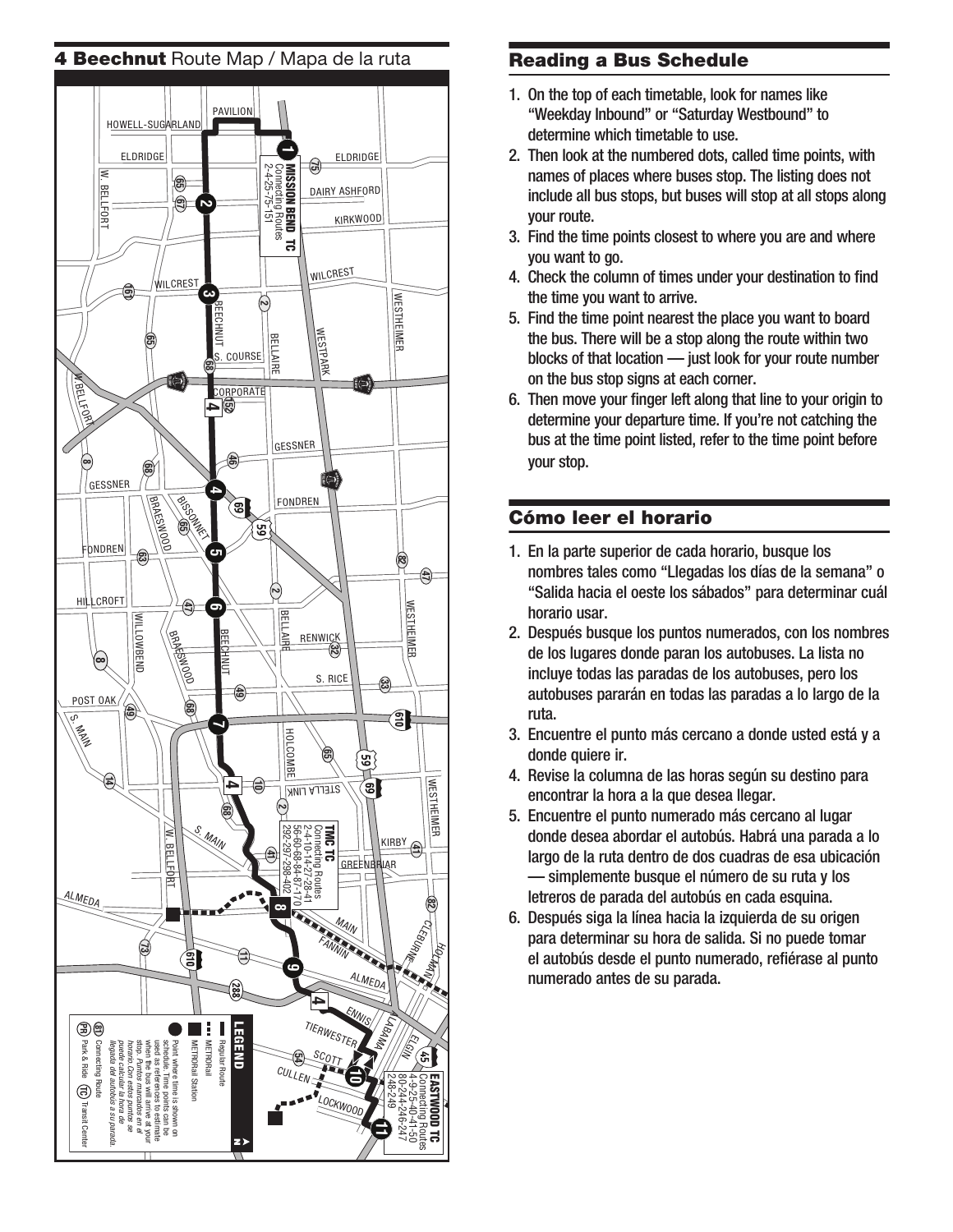#### 4 Beechnut Weekday Eastbound /

Día de semana hacia el este

|                                                 | ಂಕ                               | త                                  | య                       | න්                         | త                                   |                         |                               |                              |                     |                               |
|-------------------------------------------------|----------------------------------|------------------------------------|-------------------------|----------------------------|-------------------------------------|-------------------------|-------------------------------|------------------------------|---------------------|-------------------------------|
|                                                 |                                  |                                    |                         |                            |                                     |                         |                               |                              |                     |                               |
| <b>Mission Bend</b><br><b>Transit</b><br>Center | Dairy Ashford<br><b>Beechnut</b> | <b>Beechnut</b><br><b>Wilcrest</b> | Beechnut &<br>Gessner   | <b>Beechnut</b><br>Fondren | <b>Beechnut</b><br><b>Hillcroft</b> | Beechnut &<br>West Loop | <b>Transit</b><br>Center<br>Ĕ | <b>MacGregor</b><br>Almeda & | Scott &<br>Cleburne | Eastwood<br>Transit<br>Center |
| 1                                               | $\overline{\mathbf{2}}$          | $\overline{\mathbf{3}}$            | $\overline{\mathbf{4}}$ | $\overline{\mathbf{5}}$    | $\overline{\mathbf{6}}$             | 7                       | 8                             | $\mathbf{g}$                 | $\mathbf{10}$       | 0                             |
|                                                 |                                  |                                    |                         |                            |                                     |                         |                               |                              |                     |                               |
| 4:30am                                          | 4:43am                           | 4:49am                             | 4:58am                  | 5:03am                     | 5:06am                              | 5:13am                  | 5:26am                        | 5:38am                       | 5:49am              | 5:55am                        |
| 4:45                                            | 4:58                             | 5:04                               | 5:13                    | 5:18                       | 5:21                                | 5:28                    | 5:41                          | 5:53                         | 6:04                | 6:10                          |
| 5:00                                            | 5:14                             | 5:20                               | 5:29                    | 5:35                       | 5:38                                | 5:44                    | 5:57                          | 6:10                         | 6:22                | 6:29                          |
| 5:15                                            | 5:29                             | 5:35                               | 5:44                    | 5:50                       | 5:53                                | 5:59                    | 6:12                          | 6:25                         | 6:37                | 6:44                          |
| 5:30                                            | 5:44                             | 5:51                               | 6:00                    | 6:06                       | 6:10                                | 6:16                    | 6:31                          | 6:44                         | 6:56                | 7:03                          |
| 5:37                                            | 5:51                             | 5:58                               | 6:07                    |                            | 6:17                                | 6:23                    | 6:38                          | 6:51                         | 7:03                | 7:10                          |
| 5:45<br>6:00                                    | 6:00                             | 6:07                               | 6:16                    | 6:13<br>6:22               | 6:26                                | 6:33                    | 6:51                          | 7:04                         | 7:16                | 7:24                          |
| 6:10                                            | 6:15<br>6:25                     | 6:22<br>6:32                       | 6:33<br>6:43            | 6:39<br>6:49               | 6:43<br>6:53                        | 6:51<br>7:01            | 7:11<br>7:21                  | 7:24<br>7:34                 | 7:36<br>7:46        | 7:44<br>7:54                  |
| 6:20                                            | 6:36                             | 6:44                               | 6:55                    | 7:02                       | 7:06                                | 7:14                    | 7:34                          | 7:49                         | 8:01                | 8:09                          |
| 6:30                                            | 6:46                             | 6:55                               | 7:08                    | 7:15                       | 7:20                                | 7:28                    | 7:47                          | 8:03                         | 8:15                | 8:23                          |
| 6:40                                            | 6:56                             | 7:05                               | 7:18                    | 7:25                       | 7:30                                | 7:38                    | 7:57                          | 8:13                         | 8:25                | 8:33                          |
| 6:50                                            | 7:10                             | 7:19                               | 7:32                    | 7:39                       | 7:44                                | 7:51                    | 8:10                          | 8:26                         | 8:38                | 8:46                          |
| 7:00                                            | 7:20                             | 7:29                               | 7:42                    | 7:49                       | 7:54                                | 8:01                    | 8:20                          | 8:36                         | 8:48                | 8:56                          |
| 7:10                                            | 7:30                             | 7:39                               | 7:52                    | 7:59                       | 8:04                                | 8:11                    | 8:30                          | 8:46                         | 8:58                | 9:06                          |
| 7:20                                            | 7:39                             | 7:48                               | 8:00                    | 8:07                       | 8:12                                | 8:19                    | 8:38                          | 8:53                         | 9:05                | 9:13                          |
| 7:30                                            | 7:49                             | 7:58                               | 8:10                    | 8:17                       | 8:22                                | 8:29                    | 8:48                          | 9:03                         | 9:15                | 9:23                          |
| 7:40                                            | 7:59                             | 8:08                               | 8:20                    | 8:27                       | 8:32                                | 8:39                    | 8:58                          | 9:13                         | 9:25                | 9:33                          |
| 7:50                                            | 8:08                             | 8:17                               | 8:28                    | 8:35                       | 8:40                                | 8:47                    | 9:05                          | 9:19                         | 9:31                | 9:39                          |
| 8:00                                            | 8:18                             | 8:27                               | 8:38                    | 8:45                       | 8:50                                | 8:57                    | 9:15                          | 9:29                         | 9:41                | 9:49                          |
| 8:10                                            | 8:28                             | 8:37                               | 8:48                    | 8:54                       | 8:59                                | 9:06                    | 9:23                          | 9:37                         | 9:49                | 9:57                          |
| 8:20                                            | 8:38                             | 8:47                               | 8:58                    | 9:04                       | 9:09                                | 9:16                    | 9:33                          | 9:47                         | 9:59                | 10:07                         |
| 8:30                                            | 8:48                             | 8:57                               | 9:08                    | 9:14                       | 9:19                                | 9:26                    | 9:43                          | 9:57                         | 10:09               | 10:17                         |
| 8:45                                            | 9:02                             | 9:11                               | 9:22                    | 9:28                       | 9:33                                | 9:40                    | 9:57                          | 10:11                        | 10:23               | 10:31                         |
| 9:00                                            | 9:16                             | 9:25                               | 9:36                    | 9:42                       | 9:46                                | 9:53                    | 10:10                         | 10:23                        | 10:35               | 10:43                         |
| 9:15                                            | 9:31                             | 9:40                               | 9:51                    | 9:57                       | 10:01                               | 10:08                   | 10:25                         | 10:38                        | 10:50               | 10:58                         |
| 9:30                                            | 9:46                             | 9:55                               | 10:06                   | 10:13                      | 10:17                               | 10:24                   | 10:41                         | 10:54                        | 11:05               | 11:12                         |
| 9:45                                            | 10:01                            | 10:10                              | 10:21                   | 10:28                      | 10:32                               | 10:39                   | 10:56                         | 11:09                        | 11:20               | 11:27                         |
| 10:00                                           | 10:15                            | 10:24                              | 10:35                   | 10:42                      | 10:46                               | 10:53                   | 11:10                         | 11:23                        | 11:34               | 11:41                         |
| 10:15                                           | 10:30                            | 10:39                              | 10:50                   | 10:57                      | 11:01                               | 11:08                   | 11:25                         | 11:38                        | 11:49               | 11:56                         |
| 10:30                                           | 10:45                            | 10:54                              | 11:05                   | 11:12                      | 11:16                               | 11:23                   | 11:40                         | 11:53                        | 12:04pm             | 12:11pm                       |
| 10:45                                           | 11:00                            | 11:09                              | 11:20                   | 11:27                      | 11:31                               | 11:38                   | 11:55                         | 12:08pm                      | 12:19               | 12:26                         |
| 11:00                                           | 11:15                            | 11:24                              | 11:35                   | 11:42                      | 11:46                               | 11:53                   | 12:10pm                       | 12:23                        | 12:34               | 12:41                         |
| 11:15                                           | 11:30                            | 11:39                              | 11:50                   | 11:57                      | $12:01$ pm                          | 12:08pm                 | 12:25                         | 12:38                        | 12:49               | 12:56                         |
| 11:30                                           | 11:45                            | 11:54<br>12:09pm                   | 12:05pm<br>12:20        | 12:12pm                    | 12:16                               | 12:23<br>12:38          | 12:40                         | 12:53<br>1:08                | 1:04<br>1:19        | 1:11                          |
| 11:45<br>12:00pm                                | 12:00pm<br>12:15                 | 12:24                              | 12:35                   | 12:27<br>12:42             | 12:31<br>12:46                      | 12:53                   | 12:55<br>1:10                 | 1:23                         | 1:34                | 1:26<br>1:41                  |
| 12:15                                           | 12:30                            | 12:39                              | 12:50                   | 12:57                      | 1:01                                | 1:08                    | 1:25                          | 1:38                         | 1:49                | 1:56                          |
| 12:30                                           | 12:45                            | 12:54                              | 1:05                    | 1:12                       | 1:16                                | 1:23                    | 1:40                          | 1:53                         | 2:04                | 2:11                          |
| 12:45                                           | 1:00                             | 1:09                               | 1:20                    | 1:27                       | 1:31                                | 1:38                    | 1:55                          | 2:08                         | 2:19                | 2:26                          |
| 1:00                                            | 1:15                             | 1:24                               | 1:35                    | 1:42                       | 1:46                                | 1:53                    | 2:11                          | 2:25                         | 2:37                | 2:45                          |
| 1:15                                            | 1:30                             | 1:39                               | 1:50                    | 1:57                       | 2:01                                | 2:08                    | 2:26                          | 2:40                         | 2:52                | 3:00                          |
| 1:30                                            | 1:45                             | 1:54                               | 2:05                    | 2:12                       | 2:16                                | 2:23                    | 2:41                          | 2:56                         | 3:08                | 3:16                          |
| 1:45                                            | 2:00                             | 2:09                               | 2:20                    | 2:27                       | 2:31                                | 2:38                    | 2:56                          | 3:11                         | 3:23                | 3:31                          |
| 2:00                                            | 2:15                             | 2:24                               | 2:35                    | 2:42                       | 2:46                                | 2:53                    | 3:11                          | 3:26                         | 3:38                | 3:46                          |
| 2:15                                            | 2:30                             | 2:39                               | 2:50                    | 2:57                       | 3:01                                | 3:08                    | 3:26                          | 3:41                         | 3:53                | 4:01                          |
| 2:30                                            | 2:46                             | 2:55                               | 3:07                    | 3:14                       | 3:18                                | 3:25                    | 3:43                          | 3:58                         | 4:10                | 4:18                          |
| 2:45                                            | 3:01                             | 3:10                               | 3:22                    | 3:29                       | 3:33                                | 3:40                    | 3:58                          | 4:13                         | 4:25                | 4:33                          |
| 3:00                                            | 3:17                             | 3:26                               | 3:38                    | 3:45                       | 3:49                                | 3:57                    | 4:17                          | 4:33                         | 4:45                | 4:54                          |
| 3:15                                            | 3:32                             | 3:41                               | 3:53                    | 4:00                       | 4:04                                | 4:12                    | 4:32                          | 4:48                         | 5:00                | 5:09                          |
| 3:30                                            | 3:47                             | 3:56                               | 4:08                    | 4:15                       | 4:19                                | 4:27                    | 4:47                          | 5:03                         | 5:15                | 5:24                          |
| 3:40                                            | 3:57                             | 4:06                               | 4:18                    | 4:25                       | 4:29                                | 4:37                    | 4:57                          | 5:13                         | 5:25                | 5:34                          |
| 3:50                                            | 4:07                             | 4:16                               | 4:28                    | 4:35                       | 4:39                                | 4:47                    | 5:07                          | 5:23                         | 5:35                | 5:44                          |
| 4:00                                            | 4:16                             | 4:25                               | 4:37                    | 4:44                       | 4:49                                | 4:57                    | 5:17                          | 5:32                         | 5:44                | 5:53                          |
| 4:10                                            | 4:26                             | 4:35                               | 4:47                    | 4:54                       | 4:59                                | 5:07                    | 5:27                          | 5:42                         | 5:54                | 6:03                          |
| 4:20                                            | 4:36                             | 4:45                               | 4:57                    | 5:04                       | 5:09                                | 5:17                    | 5:37                          | 5:52                         | 6:04                | 6:13                          |
| 4:30                                            | 4:46                             | 4:55                               | 5:07                    | 5:14                       | 5:19                                | 5:27                    | 5:47                          | 6:02                         | 6:14                | 6:23                          |
| 4:40                                            | 4:56                             | 5:05                               | 5:17                    | 5:24                       | 5:29                                | 5:37                    | 5:57                          | 6:12                         | 6:24                | 6:33                          |
| 4:50                                            | 5:06                             | 5:15                               | 5:27                    | 5:34                       | 5:39                                | 5:47                    | 6:07                          | 6:22                         | 6:34                | 6:43                          |
| 5:00                                            | 5:16                             | 5:25                               | 5:37                    | 5:44                       | 5:49                                | 5:57                    | 6:15                          | 6:28                         | 6:40                | 6:48                          |
| 5:10                                            | 5:26                             | 5:35                               | 5:47                    | 5:54                       | 5:59                                | 6:07                    | 6:25                          | 6:38                         | 6:50                | 6:58                          |
| 5:20                                            | 5:36                             | 5:45                               | 5:57                    | 6:04                       | 6:09                                | 6:17                    | 6:35                          | 6:48                         | 7:00                | 7:08                          |
| 5:30                                            | 5:46                             | 5:55                               | 6:07                    | 6:14                       | 6:19                                | 6:27                    | 6:45                          | 6:57                         | 7:09                | 7:16                          |
| 5:40                                            | 5:56                             | 6:05                               | 6:17                    | 6:24                       | 6:29                                | 6:37                    | 6:55                          | 7:07                         | 7:19                | 7:26                          |
| 5:50                                            | 6:06                             | 6:15                               | 6:27                    | 6:34                       | 6:39                                | 6:47                    | 7:05                          | 7:17                         | 7:29                | 7:36                          |
| 6:00                                            | 6:16                             | 6:24                               | 6:35                    | 6:42                       | 6:47                                | 6:54                    | 7:12                          | 7:24                         | 7:36                | 7:43                          |
| 6:10                                            | 6:26                             | 6:34                               | 6:45                    | 6:52                       | 6:57                                | 7:04                    | 7:22                          | 7:34                         | 7:46                | 7:53                          |
| 6:20                                            | 6:35                             | 6:42                               | 6:52                    | 6:59                       | 7:03                                | 7:10                    | 7:27                          | 7:39                         | 7:51                | 7:58                          |
| 6:30                                            | 6:45                             | 6:52                               | 7:02                    | 7:08                       | 7:12                                | 7:18                    | 7:34                          | 7:44                         | 7:56                | 8:03                          |
| 6:45                                            | 7:00                             | 7:07                               | 7:17                    | 7:23                       | 7:27                                | 7:33                    | 7:49                          | 7:59                         | 8:11                | 8:18                          |
| 7:00                                            | 7:14                             | 7:21                               | 7:30                    | 7:36                       | 7:40                                | 7:46                    | 8:00                          | 8:08                         | 8:19                | 8:25                          |
| 7:15                                            | 7:29                             | 7:36                               | 7:45                    | 7:51                       | 7:55                                | 8:01                    | 8:15                          | 8:23                         | 8:34                | 8:40                          |
| 7:30                                            | 7:43                             | 7:50                               | 7:59                    | 8:05                       | 8:09                                | 8:15                    | 8:29                          | 8:37                         | 8:47                | 8:53                          |
| 7:45                                            | 7:58                             | 8:05                               | 8:14                    | 8:20                       | 8:24                                | 8:30                    | 8:44                          | 8:52                         | 9:02                | 9:08                          |
| 8:00                                            | 8:12                             | 8:18                               | 8:27                    | 8:33                       | 8:37                                | 8:43                    | 8:56                          | 9:04                         | 9:12                | 9:18                          |
| 8:20                                            | 8:32                             | 8:38                               | 8:47                    | 8:53                       | 8:57                                | 9:03                    | 9:16                          | 9:24                         | 9:32                | 9:38                          |
| 8:50                                            | 9:02                             | 9:08                               | 9:17                    | 9:23                       | 9:27                                | 9:33                    | 9:46                          | 9:54                         | 10:02               | 10:08                         |
| 9:20                                            | 9:32                             | 9:38                               | 9:47                    | 9:53                       | 9:57                                | 10:02                   | 10:15                         | 10:23                        | 10:31               | 10:36                         |
| 9:50                                            | 10:02                            | 10:08                              | 10:17                   | 10:23                      | 10:27                               | 10:32                   | 10:45                         | 10:53                        | 11:01               | 11:06                         |
| 10:20                                           | 10:32                            | 10:38                              | 10:47                   | 10:53                      | 10:57                               | 11:02                   | 11:15                         | 11:23                        | 11:31               | 11:36                         |
| 10:50                                           | 11:02                            | 11:08                              | 11:17                   | 11:23                      | 11:27                               | 11:32                   | 11:45                         | 11:53                        | 12:01am             | 12:06am                       |
| 11:20                                           | 11:32                            | 11:38                              | 11:47                   | 11:53                      | 11:57                               | 12:02am                 | 12:15am                       | 12:23am                      | 12:31               | 12:36                         |
| 11:50                                           | 12:02am                          | 12:08am                            | 12:17am                 | 12:23am                    | 12:27am                             | 12:32                   | 12:45                         | 12:53                        | 1:01                | 1:06                          |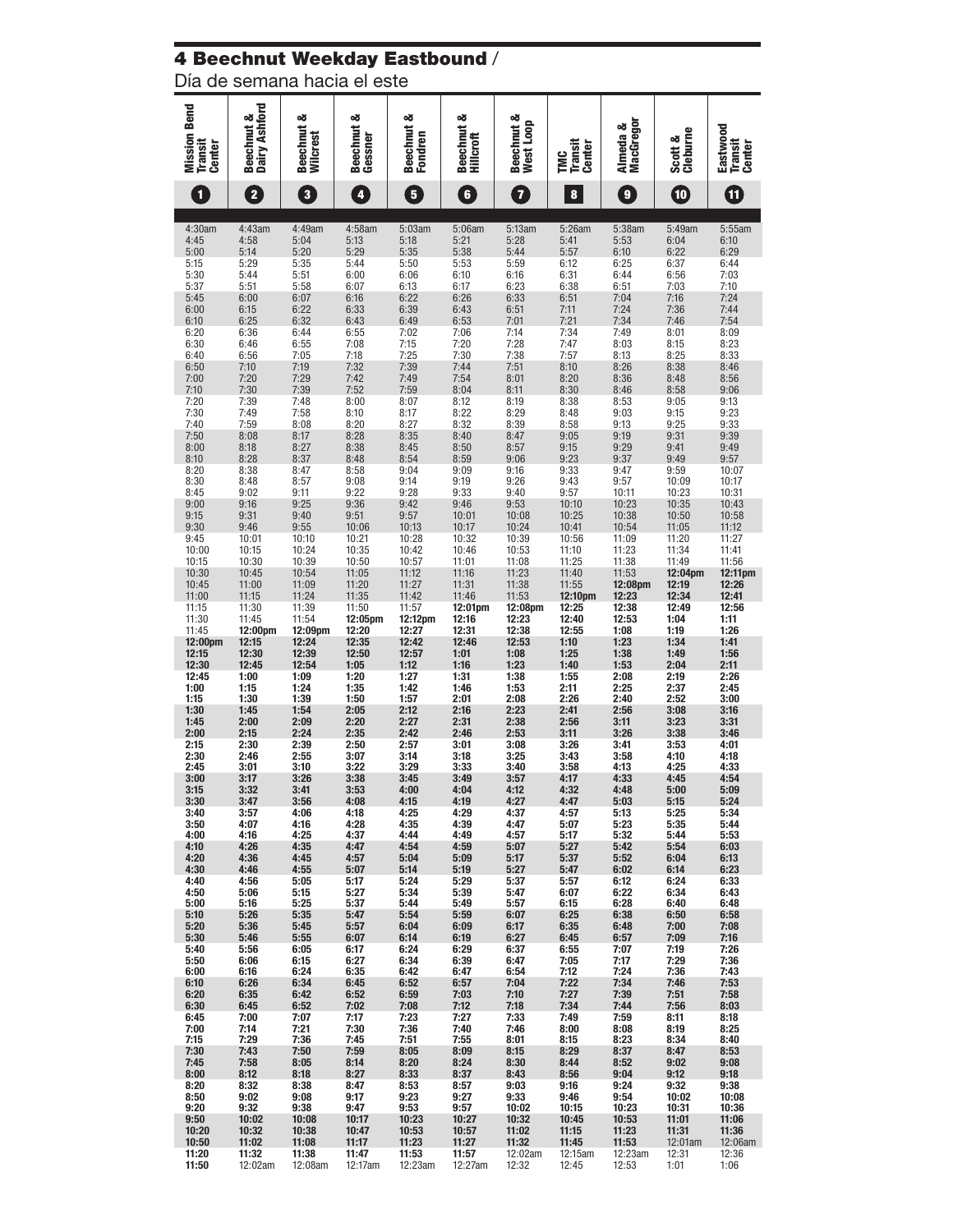# 4 Beechnut Weekday Westbound /

Día de semana hacia el oeste

| Eastwood<br><b>Transit</b><br><b>Center</b> | <b>Alabama</b><br>య<br>Scott | MacGregor<br>Almeda &   | <b>Transit</b><br>Center<br><b>ENC</b> | Beechnut &<br>West Loop   | Beechnut &<br><b>Hillcroft</b> | Beechnut &<br>Fondren     | Beechnut &<br>Gessner     | Beechnut &<br>Wilcrest    | Dairy Ashford<br>Beechnut & | Bend<br>Mission<br><b>Transit</b><br><b>Center</b> |
|---------------------------------------------|------------------------------|-------------------------|----------------------------------------|---------------------------|--------------------------------|---------------------------|---------------------------|---------------------------|-----------------------------|----------------------------------------------------|
| Œ                                           | $\boldsymbol{\omega}$        | $\mathbf{g}$            | 8                                      | 7                         | $\mathbf{6}$                   | 5                         | $\sqrt{4}$                | $\overline{\mathbf{3}}$   | $\overline{\mathbf{2}}$     | $\overline{\mathbf{1}}$                            |
| 4:48am                                      | 4:55am                       | 5:04am                  | 5:16am                                 | 5:28am                    | 5:34am                         | 5:38am                    | 5:43am                    | 5:53am                    | 6:00am                      | 6:15am                                             |
| 5:03                                        | 5:10                         | 5:19                    | 5:31                                   | 5:44                      | 5:50                           | 5:55                      | 6:01                      | 6:12                      | 6:20                        | 6:36                                               |
| 5:18                                        | 5:25                         | 5:34                    | 5:46                                   | 5:59                      | 6:05                           | 6:10                      | 6:16                      | 6:27                      | 6:35                        | 6:51                                               |
| 5:33                                        | 5:40                         | 5:49                    | 6:01                                   | 6:14                      | 6:20                           | 6:25                      | 6:31                      | 6:42                      | 6:50                        | 7:06                                               |
| 5:43                                        | 5:50                         | 5:59                    | 6:11                                   | 6:24                      | 6:30                           | 6:35                      | 6:41                      | 6:52                      | 7:00                        | 7:16                                               |
| 5:53                                        | 6:00                         | 6:09                    | 6:21                                   | 6:34                      | 6:40                           | 6:45                      | 6:51                      | 7:02                      | 7:10                        | 7:26                                               |
| 6:03                                        | 6:11                         | 6:21                    | 6:34                                   | 6:47                      | 6:54                           | 6:59                      | 7:06                      | 7:18                      | 7:27                        | 7:43                                               |
| 6:13                                        | 6:21                         | 6:31                    | 6:44                                   | 6:57                      | 7:04                           | 7:09                      | 7:16                      | 7:28                      | 7:37                        | 7:53                                               |
| 6:23                                        | 6:31                         | 6:41                    | 6:54                                   | 7:07                      | 7:14                           | 7:19                      | 7:26                      | 7:38                      | 7:47                        | 8:03                                               |
| 6:33                                        | 6:41                         | 6:51                    | 7:06                                   | 7:21                      | 7:28                           | 7:33                      | 7:40                      | 7:53                      | 8:02                        | 8:19                                               |
| 6:43                                        | 6:51                         | 7:01                    | 7:16                                   | 7:31                      | 7:38                           | 7:43                      | 7:50                      | 8:03                      | 8:12                        | 8:29                                               |
| 6:53                                        | 7:01                         | 7:12                    | 7:28                                   | 7:43                      | 7:50                           | 7:55                      | 8:02                      | 8:15                      | 8:24                        | 8:42                                               |
| 7:03                                        | 7:11                         | 7:22                    | 7:38                                   | 7:53                      | 8:00                           | 8:05                      | 8:12                      | 8:25                      | 8:34                        | 8:52                                               |
| 7:13                                        | 7:21                         | 7:32                    | 7:48                                   | 8:03                      | 8:10                           | 8:15                      | 8:22                      | 8:35                      | 8:44                        | 9:02                                               |
| 7:23                                        | 7:32                         | 7:43                    | 7:59                                   | 8:14                      | 8:21                           | 8:26                      | 8:33                      | 8:45                      | 8:55                        | 9:12                                               |
| 7:33                                        | 7:42                         | 7:53                    | 8:09                                   | 8:24                      | 8:31                           | 8:36                      | 8:43                      | 8:55                      | 9:05                        | 9:22                                               |
| 7:43                                        | 7:52                         | 8:03                    | 8:18                                   | 8:33                      | 8:40                           | 8:45                      | 8:52                      | 9:04                      | 9:14                        | 9:30                                               |
| 7:53                                        | 8:02                         | 8:13                    | 8:28                                   | 8:43                      | 8:50                           | 8:55                      | 9:02                      | 9:14                      | 9:24                        | 9:40                                               |
| 8:03                                        | 8:12                         | 8:23                    | 8:38                                   | 8:53                      | 9:00                           | 9:05                      | 9:12                      | 9:24                      | 9:34                        | 9:50                                               |
| 8:18                                        | 8:27                         | 8:38                    | 8:51                                   | 9:06                      | 9:13                           | 9:17                      | 9:24                      | 9:36                      | 9:46                        | 10:01                                              |
| 8:33<br>8:48<br>9:03                        | 8:42<br>8:57                 | 8:53<br>9:08<br>9:23    | 9:06<br>9:21<br>9:35                   | 9:21<br>9:36<br>9:49      | 9:28<br>9:43                   | 9:32<br>9:47<br>10:00     | 9:39<br>9:54              | 9:51<br>10:06<br>10:18    | 10:01<br>10:16<br>10:28     | 10:16<br>10:31<br>10:43                            |
| 9:18<br>9:33                                | 9:12<br>9:27<br>9:42         | 9:38<br>9:53            | 9:50<br>10:05                          | 10:04<br>10:19            | 9:56<br>10:11<br>10:26         | 10:15<br>10:30            | 10:07<br>10:22<br>10:37   | 10:33<br>10:48            | 10:43<br>10:58              | 10:58<br>11:13                                     |
| 9:48                                        | 9:57                         | 10:08                   | 10:20                                  | 10:34                     | 10:41                          | 10:45                     | 10:52                     | 11:03                     | 11:13                       | 11:28                                              |
| 10:03                                       | 10:12                        | 10:23                   | 10:35                                  | 10:50                     | 10:57                          | 11:01                     | 11:08                     | 11:19                     | 11:29                       | 11:44                                              |
| 10:18                                       | 10:27                        | 10:38                   | 10:50                                  | 11:05                     | 11:12                          | 11:16                     | 11:23                     | 11:34                     | 11:44                       | 11:59                                              |
| 10:33                                       | 10:42                        | 10:53                   | 11:05                                  | 11:20                     | 11:27                          | 11:31                     | 11:38                     | 11:49                     | 11:59                       | $12:14 \text{pm}$<br>12:29                         |
| 10:48<br>11:03<br>11:18                     | 10:57<br>11:12<br>11:27      | 11:08<br>11:23<br>11:38 | 11:20<br>11:35<br>11:50                | 11:35<br>11:50<br>12:05pm | 11:42<br>11:57<br>12:12pm      | 11:46<br>12:01pm<br>12:16 | 11:53<br>12:08pm<br>12:23 | 12:04pm<br>12:19<br>12:34 | 12:14pm<br>12:29<br>12:44   | 12:44<br>12:59                                     |
| 11:33                                       | 11:42                        | 11:53                   | 12:05pm                                | 12:20                     | 12:27                          | 12:31                     | 12:38                     | 12:49                     | 12:59                       | 1:14                                               |
| 11:48                                       | 11:57                        | 12:08pm                 | 12:20                                  | 12:35                     | 12:42                          | 12:46                     | 12:53                     | 1:04                      | 1:14                        | 1:29                                               |
| 12:03pm                                     | 12:12pm                      | 12:23                   | 12:35                                  | 12:50                     | 12:57                          | 1:01                      | 1:08                      | 1:19                      | 1:29                        | 1:44                                               |
| 12:18                                       | 12:27                        | 12:38                   | 12:50                                  | 1:05                      | 1:12                           | 1:16                      | 1:23                      | 1:34                      | 1:44                        | 1:59                                               |
| 12:33<br>12:48<br>1:03                      | 12:42<br>12:57               | 12:53<br>1:08<br>1:23   | 1:05<br>1:20<br>1:35                   | 1:20<br>1:35<br>1:50      | 1:27<br>1:42                   | 1:31<br>1:46<br>2:01      | 1:38<br>1:53<br>2:08      | 1:49<br>2:04<br>2:21      | 1:59<br>2:14<br>2:31        | 2:14<br>2:29<br>2:47                               |
| 1:18<br>1:33                                | 1:12<br>1:27<br>1:42         | 1:38<br>1:53            | 1:50<br>2:05                           | 2:05<br>2:20              | 1:57<br>2:12<br>2:27           | 2:16<br>2:31              | 2:23<br>2:38              | 2:36<br>2:51              | 2:46<br>3:01                | 3:02<br>3:17                                       |
| 1:48                                        | 1:57                         | 2:08                    | 2:20                                   | 2:35                      | 2:42                           | 2:46                      | 2:53                      | 3:06                      | 3:16                        | 3:32                                               |
| 2:03                                        | 2:11                         | 2:22                    | 2:34                                   | 2:49                      | 2:57                           | 3:02                      | 3:09                      | 3:22                      | 3:32                        | 3:49                                               |
| 2:18                                        | 2:26                         | 2:37                    | 2:49                                   | 3:04                      | 3:12                           | 3:17                      | 3:24                      | 3:37                      | 3:47                        | 4:04                                               |
| 2:30                                        | 2:38                         | 2:49                    | 3:05                                   | 3:21                      | 3:29                           | 3:34                      | 3:41                      | 3:54                      | 4:04                        | 4:22                                               |
| 2:42                                        | 2:50                         | 3:01                    | 3:17                                   | 3:33                      | 3:41                           | 3:46                      | 3:53                      | 4:06                      | 4:16                        | 4:34                                               |
| 2:54                                        | 3:02                         | 3:13                    | 3:29                                   | 3:45                      | 3:53                           | 3:58                      | 4:05                      | 4:18                      | 4:28                        | 4:46                                               |
| 3:05                                        | 3:15                         | 3:26                    | 3:42                                   | 4:00                      | 4:09                           | 4:14                      | 4:21                      | 4:34                      | 4:44                        | 5:02                                               |
| 3:15                                        | 3:25                         | 3:36                    | 3:52                                   | 4:10                      | 4:19                           | 4:24                      | 4:31                      | 4:44                      | 4:54                        | 5:12                                               |
| 3:25                                        | 3:35                         | 3:46                    | 4:02                                   | 4:20                      | 4:29                           | 4:34                      | 4:41                      | 4:54                      | 5:04                        | 5:22                                               |
| 3:35                                        | 3:45                         | 3:56                    | 4:14                                   | 4:32                      | 4:42                           | 4:47                      | 4:54                      | 5:06                      | 5:16                        | 5:34                                               |
| 3:45                                        | 3:55                         | 4:06                    | 4:24                                   | 4:42                      | 4:52                           | 4:57                      | 5:04                      | 5:16                      | 5:26                        | 5:44                                               |
| 3:55                                        | 4:05                         | 4:16                    | 4:34                                   | 4:52                      | 5:02                           | 5:07                      | 5:14                      | 5:26                      | 5:36                        | 5:54                                               |
| 4:05                                        | 4:15                         | 4:26                    | 4:46                                   | 5:04                      | 5:16                           | 5:21                      | 5:28                      | 5:40                      | 5:50                        | 6:06                                               |
| 4:15                                        | 4:25                         | 4:36                    | 4:56                                   | 5:14                      | 5:26                           | 5:31                      | 5:38                      | 5:50                      | 6:00                        | 6:16                                               |
| 4:25                                        | 4:35                         | 4:46                    | 5:06                                   | 5:24                      | 5:36                           | 5:41                      | 5:48                      | 6:00                      | 6:10                        | 6:26                                               |
| 4:35                                        | 4:45                         | 4:56                    | 5:16                                   | 5:34                      | 5:46                           | 5:51                      | 5:58                      | 6:10                      | 6:20                        | 6:36                                               |
| 4:45                                        | 4:55                         | 5:06                    | 5:26                                   | 5:44                      | 5:56                           | 6:01                      | 6:08                      | 6:20                      | 6:30                        | 6:46                                               |
| 4:55                                        | 5:05                         | 5:16                    | 5:36                                   | 5:54                      | 6:06                           | 6:11                      | 6:18                      | 6:30                      | 6:40                        | 6:56                                               |
| 5:05                                        | 5:15                         | 5:26                    | 5:46                                   | 6:03                      | 6:15                           | 6:20                      | 6:27                      | 6:39                      | 6:48                        | 7:04                                               |
| 5:15                                        | 5:25                         | 5:36                    | 5:56                                   | 6:13                      | 6:25                           | 6:30                      | 6:37                      | 6:49                      | 6:58                        | 7:14                                               |
| 5:25                                        | 5:35                         | 5:46                    | 6:06                                   | 6:23                      | 6:35                           | 6:40                      | 6:47                      | 6:59                      | 7:08                        | 7:24                                               |
| 5:35                                        | 5:45                         | 5:56                    | 6:16                                   | 6:33                      | 6:45                           | 6:50                      | 6:57                      | 7:09                      | 7:18                        | 7:34                                               |
| 5:45                                        | 5:55                         | 6:06                    | 6:26                                   | 6:43                      | 6:55                           | 7:00                      | 7:07                      | 7:19                      | 7:28                        | 7:44                                               |
| 5:55                                        | 6:05                         | 6:16                    | 6:36                                   | 6:53                      | 7:05                           | 7:10                      | 7:17                      | 7:29                      | 7:38                        | 7:54                                               |
| 6:05                                        | 6:15                         | 6:26                    | 6:44                                   | 7:01                      | 7:12                           | 7:17                      | 7:24                      | 7:36                      | 7:45                        | 8:01                                               |
| 6:18                                        | 6:28                         | 6:38                    | 6:54                                   | 7:11                      | 7:22                           | 7:26                      | 7:33                      | 7:45                      | 7:54                        | 8:09                                               |
| 6:33                                        | 6:43                         | 6:53                    | 7:08                                   | 7:23                      | 7:33                           | 7:37                      | 7:43                      | 7:54                      | 8:03                        | 8:18                                               |
| 6:48                                        | 6:57                         | 7:07                    | 7:19                                   | 7:34                      | 7:42                           | 7:46                      | 7:52                      | 8:02                      | 8:10                        | 8:25                                               |
| 7:03                                        | 7:11                         | 7:21                    | 7:33                                   | 7:48                      | 7:55                           | 7:59                      | 8:05                      | 8:15                      | 8:22                        | 8:36                                               |
| 7:18                                        | 7:26                         | 7:36                    | 7:48                                   | 8:03                      | 8:10                           | 8:14                      | 8:20                      | 8:30                      | 8:37                        | 8:51                                               |
| 7:33                                        | 7:41                         | 7:51                    | 8:03                                   | 8:18                      | 8:25                           | 8:29                      | 8:35                      | 8:45                      | 8:52                        | 9:06                                               |
| 7:51                                        | 7:59                         | 8:09                    | 8:21                                   | 8:36                      | 8:43                           | 8:47                      | 8:53                      | 9:03                      | 9:10                        | 9:24                                               |
| 8:21                                        | 8:29                         | 8:39                    | 8:51                                   | 9:06                      | 9:13                           | 9:17                      | 9:23                      | 9:33                      | 9:40                        | 9:53                                               |
| 8:51                                        | 8:58                         | 9:08                    | 9:19                                   | 9:31                      | 9:38                           | 9:42                      | 9:48                      | 9:58                      | 10:05                       | 10:18                                              |
| 9:21                                        | 9:28                         | 9:37                    | 9:47                                   | 9:58                      | 10:03                          | 10:07                     | 10:13                     | 10:22                     | 10:28                       | 10:40                                              |
| 9:51                                        | 9:58                         | 10:07                   | 10:17                                  | 10:28                     | 10:33                          | 10:37                     | 10:43                     | 10:52                     | 10:58                       | 11:10                                              |
| 10:21                                       | 10:28                        | 10:37                   | 10:47                                  | 10:58                     | 11:03                          | 11:07                     | 11:13                     | 11:22                     | 11:28                       | 11:40                                              |
| 10:51                                       | 10:58                        | 11:07                   | 11:17                                  | 11:28                     | 11:33                          | 11:37                     | 11:43                     | 11:52                     | 11:58                       | 12:10am                                            |
| 11:21                                       | 11:28                        | 11:37                   | 11:47                                  | 11:58                     | 12:03am                        | 12:07am                   | 12:13am                   | 12:22am                   | 12:28am                     | 12:40                                              |
| 11:51                                       | 11:58                        | 12:07am                 | 12:17am                                | 12:28am                   | 12:33                          | 12:37                     | 12:43                     | 12:52                     | 12:58                       | 1:10                                               |
| 12:21am                                     | 12:28am                      | 12:37                   | 12:46                                  | 12:57                     | 1:02                           | 1:06                      | 1:12                      | 1:20                      | 1:26                        | 1:37                                               |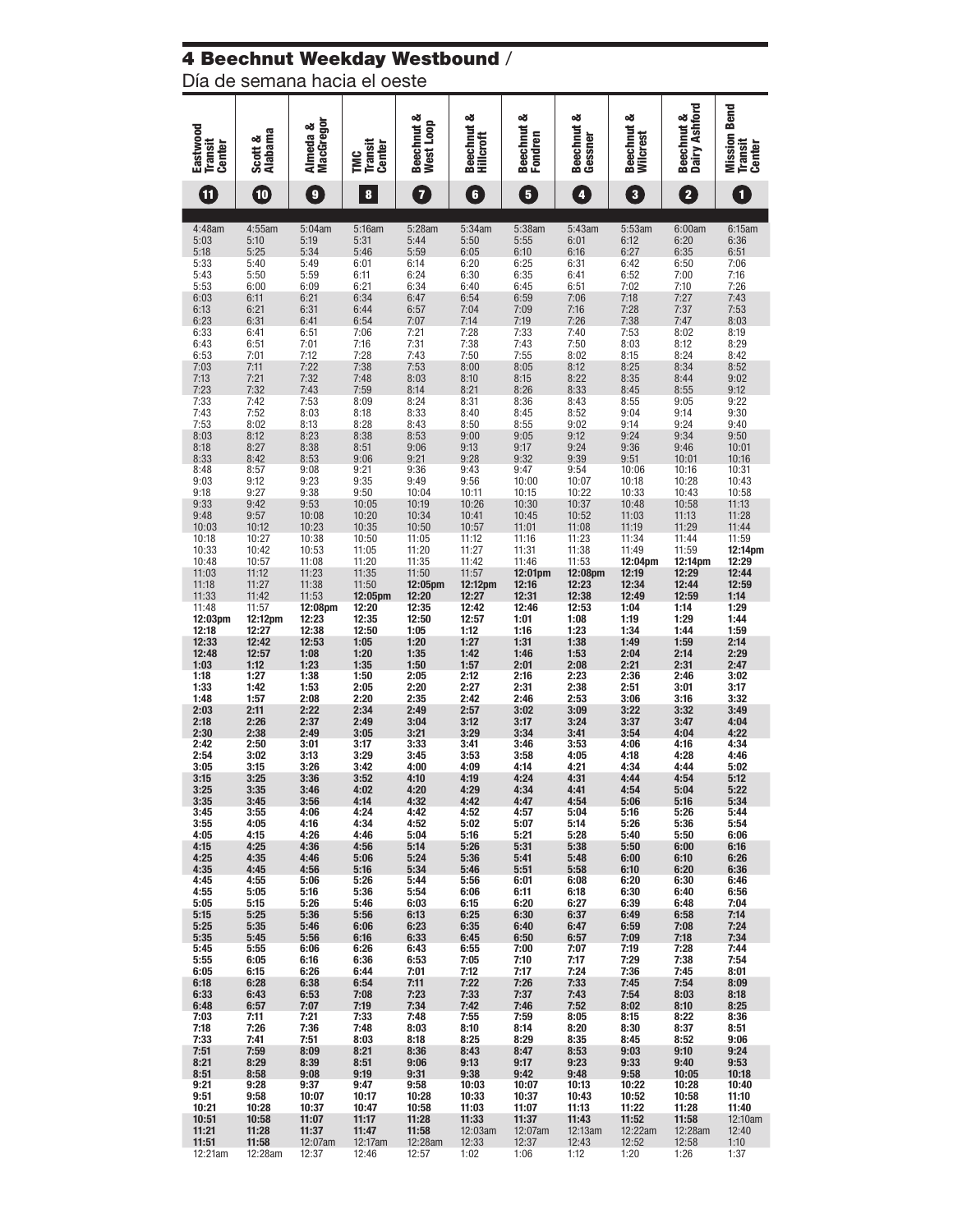# 4 Beechnut Saturday Eastbound /

Sábado hacia el este

| <b>Mission Bend</b><br><b>Transit</b><br><b>Center</b> | <b>Beechnut &amp;<br/>Dairy Ashford</b> | Beechnut &<br>Wilcrest               | Beechnut &<br>Gessner     | య<br><b>Beechnut</b><br>Fondren    | Beechnut &<br>Hillcroft   | Beechnut &<br>West Loop     | <b>Transit</b><br>Center<br>Ĕ | MacGregor<br>Almeda &                                                         | Scott &<br>Cleburne             | Eastwood<br><b>Transit</b><br><b>Center</b> |
|--------------------------------------------------------|-----------------------------------------|--------------------------------------|---------------------------|------------------------------------|---------------------------|-----------------------------|-------------------------------|-------------------------------------------------------------------------------|---------------------------------|---------------------------------------------|
| $\mathbf{1}$                                           | $\overline{\mathbf{2}}$                 | 3                                    | $\sqrt{4}$                | $\overline{\bf{5}}$                | $\overline{\mathbf{6}}$   | $\overline{\mathbf{7}}$     | 8                             | $\bullet$                                                                     | $\textcolor{red}{\blacksquare}$ | ɗ                                           |
| 5:00am<br>5:15<br>5:30                                 | 5:13am<br>5:28<br>5:43                  | 5:20am<br>5:35<br>5:50               | 5:30am<br>5:45<br>6:00    | 5:35am<br>5:50<br>6:05             | 5:39am<br>5:54<br>6:09    | 5:45am<br>6:00<br>6:15      | 5:58am<br>6:13<br>6:28        | 6:07am<br>6:22<br>6:37                                                        | 6:17am<br>6:32<br>6:47          | 6:23am<br>6:38<br>6:53                      |
| 5:45<br>6:00                                           | 5:58<br>6:13                            | 6:05<br>6:20                         | 6:15<br>6:30              | 6:20<br>6:35                       | 6:24<br>6:39              | 6:30<br>6:45                | 6:43<br>6:58                  | 6:52<br>7:07                                                                  | 7:02<br>7:17                    | 7:08<br>7:23                                |
| 6:15<br>6:30<br>6:45                                   | 6:28<br>6:43<br>6:58                    | 6:35<br>6:50<br>7:05                 | 6:45<br>7:00<br>7:15      | 6:50<br>7:05<br>7:20               | 6:54<br>7:09<br>7:24      | 7:00<br>7:15<br>7:30        | 7:13<br>7:28<br>7:43          | 7:22<br>7:37<br>7:52                                                          | 7:32<br>7:47<br>8:02            | 7:38<br>7:53<br>8:08                        |
| 7:00<br>7:15<br>7:30                                   | 7:13<br>7:28<br>7:43                    | 7:20<br>7:35<br>7:50                 | 7:30<br>7:45<br>8:00      | 7:35<br>7:50<br>8:05               | 7:39<br>7:54<br>8:09      | 7:45<br>8:00<br>8:15        | 7:58<br>8:13<br>8:28          | 8:07<br>8:22                                                                  | 8:17<br>8:32<br>8:47            | 8:23<br>8:38<br>8:53                        |
| 7:45<br>8:00                                           | 7:58<br>8:13<br>8:28                    | 8:05<br>8:20                         | 8:15<br>8:30<br>8:45      | 8:20<br>8:35<br>8:50               | 8:24<br>8:39              | 8:30<br>8:45<br>9:00        | 8:43<br>8:58                  | $8:37$<br>$8:52$<br>9:07                                                      | 9:02<br>9:17<br>9:32            | 9:08<br>9:23<br>9:38                        |
| 8:15<br>8:30<br>8:45                                   | 8:43<br>8:58                            | 8:35<br>8:50<br>9:05                 | 9:00<br>9:15              | 9:05<br>9:20                       | 8:54<br>9:09<br>9:24      | 9:15<br>9:30                | 9:13<br>9:28<br>9:43          | 9:22<br>9:37<br>9:52                                                          | 9:47<br>10:02                   | 9:53<br>10:08                               |
| 9:00<br>9:15<br>9:30                                   | 9:15<br>9:30<br>9:45                    | 9:23<br>9:38<br>9:53                 | 9:35<br>9:50<br>10:05     | 9:41<br>9:56<br>10:11              | 9:45<br>10:00<br>10:15    | 9:52<br>10:07<br>10:22      | 10:07<br>10:22<br>10:37       | 10:17<br>10:32<br>10:47                                                       | 10:28<br>10:43<br>10:58         | 10:35<br>10:50<br>11:05                     |
| 9:45<br>10:00<br>10:15                                 | 10:00<br>10:15<br>10:30                 | 10:08<br>10:23<br>10:38              | 10:20<br>10:35<br>10:50   | 10:26<br>10:41<br>10:56            | 10:30<br>10:45<br>11:00   | 10:37<br>10:52<br>11:07     | 10:52<br>11:07<br>11:22       | 11:02<br>11:17<br>11:32                                                       | 11:13<br>11:28<br>11:43         | 11:20<br>11:35<br>11:50                     |
| 10:30<br>10:45<br>11:00                                | 10:45<br>11:00<br>11:15                 | 10:53<br>11:08<br>11:23              | 11:05<br>11:20<br>11:35   | 11:11<br>11:26                     | 11:15<br>11:30<br>11:45   | 11:22<br>11:37<br>11:52     | 11:37<br>11:52<br>$12:07$ pm  | 11:47<br>12:02pm<br>12:17                                                     | 11:58<br>12:13pm<br>12:28       | 12:05pm<br>12:20<br>12:35                   |
| 11:15<br>11:30<br>11:45                                | 11:30<br>11:45<br>12:00pm               | 11:38<br>11:53<br>12:08pm            | 11:50<br>12:05pm<br>12:20 | 11:41<br>11:56<br>12:11pm<br>12:26 | 12:00pm<br>12:15<br>12:30 | 12:07pm<br>12:22<br>12:37   | 12:22<br>12:37<br>12:52       | 12:32<br>12:47<br>1:02                                                        | 12:43<br>12:58<br>1:13          | 12:50<br>1:05<br>1:20                       |
| 12:00pm<br>12:15                                       | 12:15<br>12:30<br>12:45                 | 12:23<br>12:38                       | 12:35<br>12:50            | 12:41<br>12:56<br>1:11             | 12:45<br>1:00             | 12:52<br>1:07               | 1:07<br>1:22                  | 1:17<br>1:32                                                                  | 1:28<br>1:43                    | 1:35<br>1:50                                |
| 12:30<br>12:45<br>1:00                                 | 1:00<br>1:15                            | 12:53<br>1:08<br>$\frac{1:23}{1:38}$ | 1:05<br>1:20<br>1:35      | 1:26<br>1:41                       | 1:15<br>1:30<br>1:45      | 1:22<br>1:37<br>1:52        | 1:37<br>1:52<br>2:07          | 1:47<br>2:02<br>$\begin{array}{c} \textbf{2:17} \\ \textbf{2:32} \end{array}$ | 1:58<br>2:13<br>2:28            | 2:05<br>2:20<br>2:35                        |
| 1:15<br>1:30<br>1:45                                   | 1:30<br>1:45<br>2:00                    | 1:53<br>2:08                         | 1:50<br>2:05<br>2:20      | 1:56<br>2:11<br>2:26               | 2:00<br>2:15<br>2:30      | 2:07<br>2:22<br>2:37        | 2:22<br>2:37<br>2:52          | 2:47<br>3:02                                                                  | 2:43<br>2:58<br>3:13            | 2:50<br>3:05<br>3:20                        |
| 2:00<br>2:15<br>2:30                                   | 2:15<br>2:30<br>2:45                    | 2:23<br>2:38<br>2:53                 | 2:35<br>2:50<br>3:05      | 2:41<br>2:56<br>3:11               | 2:45<br>3:00<br>3:15      | 2:52<br>3:07<br>3:22        | 3:07<br>3:22<br>3:37          | 3:17<br>3:32<br>3:47                                                          | 3:28<br>3:43<br>3:58            | 3:35<br>3:50<br>4:05                        |
| 2:45<br>3:00<br>3:15                                   | 3:00<br>3:15<br>3:30                    | 3:08<br>3:23<br>3:38                 | 3:20<br>3:35<br>3:50      | 3:26<br>3:41<br>3:56               | 3:30<br>3:45<br>4:00      | 3:37<br>3:52<br>4:07        | 3:52<br>4:07<br>4:22          | 4:02<br>4:17<br>4:32                                                          | 4:13<br>4:28<br>4:43            | 4:20<br>4:35<br>4:50                        |
| 3:30<br>3:45<br>4:00                                   | 3:45<br>4:00<br>4:15                    | 3:53<br>4:08<br>4:23                 | 4:05<br>4:20<br>4:35      | 4:11<br>4:26<br>4:41               | 4:15<br>4:30<br>4:45      | 4:22<br>4:37<br>4:52        | 4:37<br>4:52<br>5:07          | 4:47<br>5:02<br>5:17                                                          | 4:58<br>5:13<br>5:28            | 5:05<br>5:20<br>5:35                        |
| 4:15<br>4:30<br>4:45                                   | 4:30<br>4:45<br>5:00                    | 4:38<br>4:53<br>5:08                 | 4:50<br>5:05<br>5:20      | 4:56<br>5:11<br>5:26               | 5:00<br>5:15<br>5:30      | 5:07<br>5:22<br>5:37        | 5:22<br>5:37<br>5:52          | 5:32<br>5:47<br>6:02                                                          | 5:43<br>5:58<br>6:13            | 5:50<br>6:05<br>6:20                        |
| 5:00<br>5:15<br>5:30                                   | 5:15<br>5.3U<br>5:45                    | 5:23<br>5:38<br>5:53                 | 5:35<br>່ວ:ວບ<br>6:05     | 5:41<br>5:56<br>6:11               | 5:45<br>6:00<br>6:15      | 5:52<br><b>b:U/</b><br>6:22 | 6:07<br><b>b:22</b><br>6:37   | 6:17<br>6:32<br>6:47                                                          | 6:28<br>6:43<br>6:58            | 6:35<br><b>0:50</b><br>7:05                 |
| 5:45<br>6:00<br>6:15                                   | 6:00<br>6:15<br>6:30                    | 6:08<br>6:23<br>6:38                 | 6:20<br>6:34<br>6:49      | 6:26<br>6:40<br>6:55               | 6:30<br>6:44<br>6:59      | 6:37<br>6:51<br>7:06        | 6:52<br>7:05<br>7:20          | 7:02<br>7:15<br>7:30                                                          | 7:13<br>7:26<br>7:41            | 7:20<br>7:33<br>7:48                        |
| 6:30<br>6:45                                           | 6:45<br>7:00                            | 6:53<br>7:08                         | 7:04<br>7:19              | 7:10<br>7:25                       | 7:14<br>7:29              | 7:21<br>7:36                | 7:35<br>7:50                  | 7:45<br>8:00                                                                  | 7:56<br>8:11<br>8:19            | 8:03<br>8:18                                |
| 7:00<br>7:15<br>7:30                                   | 7:14<br>7:29<br>7:44                    | 7:21<br>7:36<br>7:51                 | 7:30<br>7:45<br>8:00      | 7:35<br>7:50<br>8:05               | 7:39<br>7:54<br>8:09      | 7:45<br>8:00<br>8:15        | 7:58<br>8:13<br>8:28          | 8:08<br>8:23<br>8:38                                                          | 8:34<br>8:49                    | 8:25<br>8:40<br>8:55                        |
| 7:45<br>8:00<br>8:30                                   | 7:59<br>8:13<br>8:43                    | 8:06<br>8:19<br>8:49                 | 8:15<br>8:27<br>8:57      | 8:20<br>8:32<br>9:02               | 8:24<br>8:35<br>9:05      | 8:30<br>8:40<br>9:10        | 8:43<br>8:52<br>9:22          | 8:53<br>9:01<br>9:31                                                          | 9:04<br>9:11<br>9:41            | 9:10<br>9:17<br>9:47                        |
| 9:00<br>9:30<br>10:00                                  | 9:13<br>9:43<br>10:13                   | 9:19<br>9:49<br>10:19                | 9:27<br>9:57<br>10:27     | 9:32<br>10:02<br>10:32             | 9:35<br>10:05<br>10:35    | 9:40<br>10:10<br>10:40      | 9:52<br>10:22<br>10:52        | 10:01<br>10:31<br>11:01                                                       | 10:11<br>10:41<br>11:11         | 10:17<br>10:47<br>11:17                     |
| 10:30<br>11:00<br>11:30                                | 10:43<br>11:13<br>11:43                 | 10:49<br>11:19<br>11:49              | 10:57<br>11:27<br>11:57   | 11:02<br>11:32<br>12:02am          | 11:05<br>11:35<br>12:05am | 11:10<br>11:40<br>12:10am   | 11:22<br>11:52<br>12:22am     | 11:31<br>12:01am<br>12:31                                                     | 11:41<br>12:11am<br>12:41       | 11:47<br>12:17am<br>12:47                   |
| 12:00am                                                | 12:13am                                 | 12:19am                              | 12:27am                   | 12:32                              | 12:35                     | 12:40                       | 12:52                         | 1:01                                                                          | 1:11                            | 1:17                                        |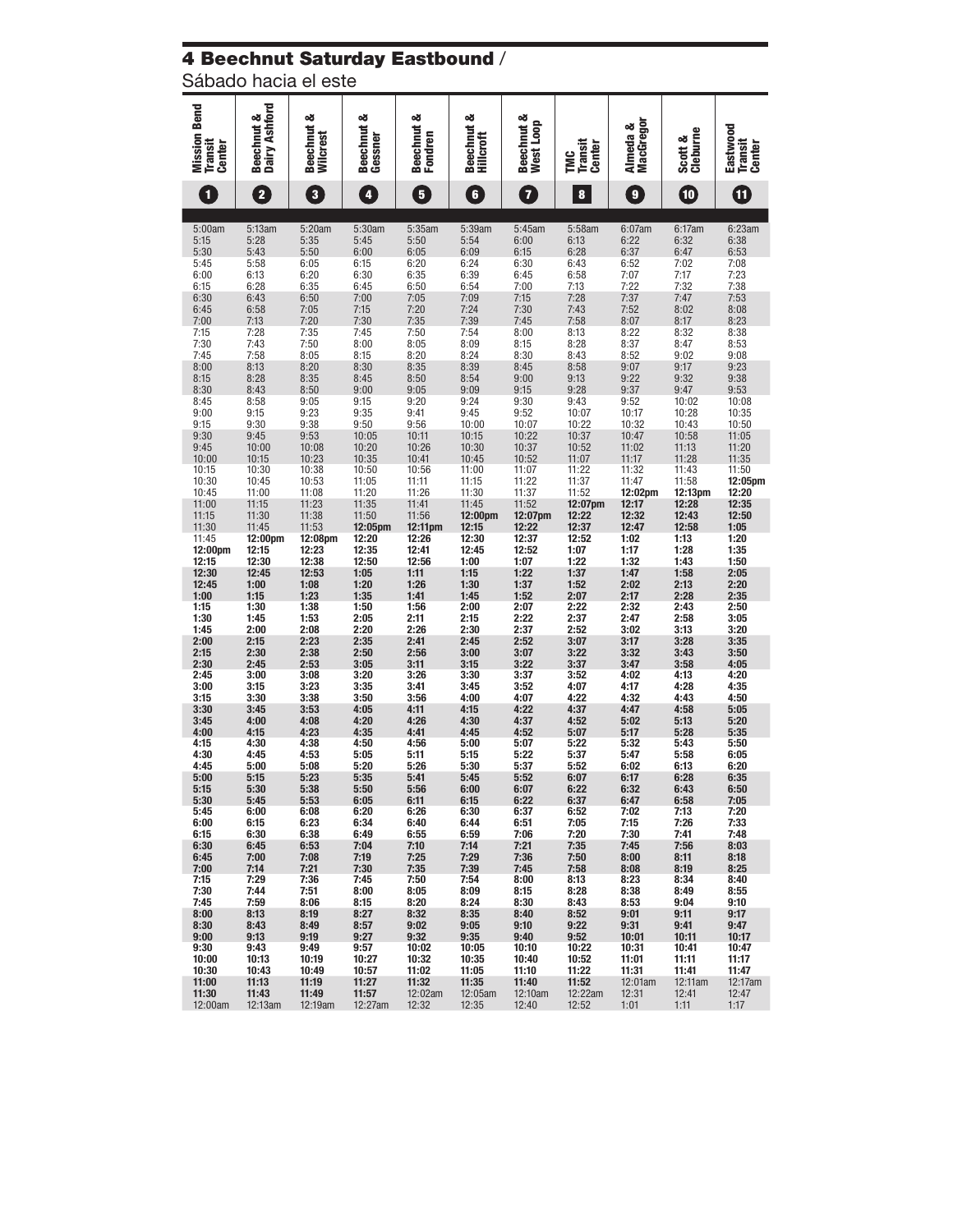#### 4 Beechnut Saturday Westbound /

Sábado hacia el oeste

| Eastwood                 | <b>Alabama</b><br>య      | MacGregor<br>Almeda & |                                        | Beechnut &<br>West Loop | Beechnut &<br><b>Hillcroft</b> | Beechnut &<br>Fondren | Beechnut &<br>Gessner | න්<br><b>Beechnut</b><br><b>Wilcrest</b> | Dairy Ashford<br>Beechnut & | <b>Mission Bend</b>             |
|--------------------------|--------------------------|-----------------------|----------------------------------------|-------------------------|--------------------------------|-----------------------|-----------------------|------------------------------------------|-----------------------------|---------------------------------|
| <b>Transit</b><br>Center | Scott                    |                       | <b>Transit</b><br>Center<br><b>ENG</b> |                         |                                |                       |                       |                                          |                             | <b>Transit</b><br><b>Center</b> |
| Œ                        | $\overline{\mathbf{10}}$ | $\bullet$             | 8                                      | 7                       | $\bullet$                      | 5                     | $\overline{4}$        | $\overline{\mathbf{3}}$                  | $\overline{\mathbf{2}}$     | $\mathbf{1}$                    |
| 5:15am                   | 5:22am                   | 5:31am                | 5:41am                                 | 5:53am                  | 5:59am                         | 6:03am                | $6:07$ am             | 6:15am                                   | 6:21am                      | 6:35am                          |
| 5:30<br>5:45             | 5:37<br>5:52             | 5:46<br>6:01          | 5:56<br>6:11                           | 6:08<br>6:23            | 6:14<br>6:29                   | 6:18<br>6:33          | 6:22<br>6:37          | 6:30<br>6:45                             | 6:36<br>6:51                | 6:50<br>7:05                    |
| 6:00                     | 6:07<br>6:22             | 6:16<br>6:31          | 6:26                                   | 6:38<br>6:53            | 6:44                           | 6:48<br>7:03          | 6:52<br>7:07          | 7:00                                     | 7:06                        | 7:20                            |
| 6:15<br>6:30             | 6:37                     | 6:46                  | 6:41<br>6:56                           | 7:08                    | 6:59<br>7:14                   | 7:18                  | 7:22                  | 7:15<br>7:30                             | 7:21<br>7:36                | 7:35<br>7:50                    |
| 6:45<br>7:00             | 6:52<br>7:07             | 7:01<br>7:16          | 7:11<br>7:26                           | 7:23<br>7:38            | 7:29<br>7:44                   | 7:33<br>7:48          | 7:37<br>7:52          | 7:45<br>8:00                             | 7:51<br>8:06                | 8:05<br>8:20                    |
| 7:15                     | 7:22                     | 7:31                  | 7:41                                   | 7:53                    | 7:59                           | 8:03                  | 8:07                  | 8:15                                     | 8:21                        | 8:35                            |
| 7:30<br>7:45             | 7:37<br>7:52             | 7:46<br>8:01          | 7:56<br>8:11                           | 8:08<br>8:23            | 8:14<br>8:29                   | 8:18<br>8:33          | 8:22<br>8:37          | 8:30<br>8:45                             | 8:36<br>8:51                | 8:50<br>9:05                    |
| 8:00                     | 8:07                     | 8:16                  | 8:26                                   | 8:38                    | 8:44                           | 8:48                  | 8:52                  | 9:00                                     | 9:06                        | 9:20                            |
| 8:15<br>8:30             | 8:22<br>8:37             | 8:31<br>8:46          | 8:41<br>8:56                           | 8:53<br>9:08            | 8:59<br>9:14                   | 9:03<br>9:18          | 9:07<br>9:22          | 9:15<br>9:30                             | 9:21<br>9:36                | 9:35<br>9:50                    |
| 8:45<br>9:00             | 8:52<br>9:08             | 9:01<br>9:18          | 9:11<br>9:29                           | 9:23<br>9:43            | 9:29<br>9:50                   | 9:33<br>9:54          | 9:37<br>10:00         | 9:45<br>10:10                            | 9:51<br>10:18               | 10:05<br>10:33                  |
| 9:15                     | 9:23                     | 9:33                  | 9:44                                   | 9:58                    | 10:05                          | 10:09                 | 10:15                 | 10:25                                    | 10:33                       | 10:48                           |
| 9:30<br>9:45             | 9:38<br>9:53             | 9:48<br>10:03         | 9:59<br>10:14                          | 10:13<br>10:28          | 10:20<br>10:35                 | 10:24<br>10:39        | 10:30<br>10:45        | 10:40<br>10:55                           | 10:48<br>11:03              | 11:03<br>11:18                  |
| 10:00                    | 10:08                    | 10:18                 | 10:29                                  | 10:43                   | 10:50                          | 10:54                 | 11:00                 | 11:10                                    | 11:18                       | 11:33                           |
| 10:15<br>10:30           | 10:23<br>10:38           | 10:33<br>10:48        | 10:44<br>10:59                         | 10:58<br>11:13          | 11:05<br>11:20                 | 11:09<br>11:24        | 11:15<br>11:30        | 11:25<br>11:40                           | 11:33<br>11:48              | 11:48<br>12:03pm                |
| 10:45                    | 10:53                    | 11:03                 | 11:14                                  | 11:28                   | 11:35                          | 11:39                 | 11:45                 | 11:55                                    | 12:03pm                     | 12:18                           |
| 11:00<br>11:15           | 11:08<br>11:23           | 11:18<br>11:33        | 11:29<br>11:44                         | 11:43<br>11:58          | 11:50<br>12:05pm               | 11:54<br>12:09pm      | 12:00pm<br>12:15      | 12:10pm<br>12:25                         | 12:18<br>12:33              | 12:33<br>12:48                  |
| 11:30                    | 11:38                    | 11:48                 | 11:59                                  | 12:13pm                 | 12:20                          | 12:24                 | 12:30                 | 12:40                                    | 12:48                       | 1:03                            |
| 11:45<br>12:00pm         | 11:53<br>12:08pm         | 12:03pm<br>12:18      | 12:14pm<br>12:29                       | 12:28<br>12:43          | 12:35<br>12:50                 | 12:39<br>12:54        | 12:45<br>1:00         | 12:55<br>1:10                            | 1:03<br>1:18                | 1:18<br>1:33                    |
| 12:15<br>12:30           | 12:23<br>12:38           | 12:33<br>12:48        | 12:44<br>12:59                         | 12:58<br>1:13           | 1:05<br>1:20                   | 1:09<br>1:24          | 1:15<br>1:30          | 1:25<br>1:40                             | 1:33<br>1:48                | 1:48<br>2:03                    |
| 12:45                    | 12:53                    | 1:03                  | 1:14                                   | 1:28                    | 1:35                           | 1:39                  | 1:45                  | 1:55                                     | 2:03                        | 2:18                            |
| 1:00<br>1:15             | 1:08<br>1:23             | 1:18<br>1:33          | 1:29<br>1:44                           | 1:43<br>1:58            | 1:50<br>2:05                   | 1:54<br>2:09          | 2:00<br>2:15          | 2:10<br>2:25                             | 2:18<br>2:33                | 2:33<br>2:48                    |
| 1:30                     | 1:38                     | 1:48                  | 1:59                                   | 2:13                    | 2:20                           | 2:24                  | 2:30                  | 2:40                                     | 2:48                        | 3:03                            |
| 1:45<br>2:00             | 1:53<br>2:08             | 2:03<br>2:18          | 2:14<br>2:29                           | 2:28<br>2:43            | 2:35<br>2:50                   | 2:39<br>2:54          | 2:45<br>3:00          | 2:55<br>3:10                             | 3:03<br>3:18                | 3:18<br>3:33                    |
| 2:15                     | 2:23                     | 2:33                  | 2:44                                   | 2:58                    | 3:05                           | 3:09                  | 3:15                  | 3:25                                     | 3:33                        | 3:48                            |
| 2:30<br>2:45             | 2:38<br>2:53             | 2:48<br>3:03          | 2:59<br>3:14                           | 3:13<br>3:28            | 3:20<br>3:35                   | 3:24<br>3:39          | 3:30<br>3:45          | 3:40<br>3:55                             | 3:48<br>4:03                | 4:03<br>4:18                    |
| 3:00<br>3:15             | 3:08<br>3:23             | 3:18<br>3:33          | 3:29<br>3:44                           | 3:43<br>3:58            | 3:50<br>4:05                   | 3:54<br>4:09          | 4:00<br>4:15          | 4:10<br>4:25                             | 4:18<br>4:33                | 4:33<br>4:48                    |
| 3:30                     | 3:38                     | 3:48                  | 3:59                                   | 4:13                    | 4:20                           | 4:24                  | 4:30                  | 4:40                                     | 4:48                        | 5:03                            |
| 3:45<br>4:00             | 3:53<br>4:08             | 4:03<br>4:18          | 4:14<br>4:29                           | 4:28<br>4:43            | 4:35<br>4:50                   | 4:39<br>4:54          | 4:45<br>5:00          | 4:55<br>5:10                             | 5:03<br>5:18                | 5:18<br>5:33                    |
| 4:15                     | 4:23                     | 4:33                  | 4:44                                   | 4:58                    | 5:05                           | 5:09                  | 5:15                  | 5:25                                     | 5:33                        | 5:48                            |
| 4:30<br>4:45             | 4:38<br>4:53             | 4:48<br>5:03          | 4:59<br>5:14                           | 5:13<br>5:28            | 5:20<br>5:35                   | 5:24<br>5:39          | 5:30<br>5:45          | 5:40<br>5:55                             | 5:48<br>6:03                | 6:03<br>6:18                    |
| 5:00                     | 5:08                     | 5:18                  | 5:29                                   | 5:43                    | 5:50                           | 5:54                  | 6:00                  | 6:10                                     | 6:18                        | 6:33                            |
| 5:15<br>5:30             | 5:23<br>5:38             | 5:33<br>5:48          | 5:44<br>5:59                           | 5:58<br>6:13            | 6:05<br>6:20                   | 6:09<br>6:24          | 6:15<br>6:30          | 6:25<br>6:40                             | 6:33<br>6:48                | 6:48<br>7:03                    |
| 5:45<br>6:00             | 5:53<br>6:08             | 6:03<br>6:17          | 6:14<br>6:28                           | 6:28<br>6:42            | 6:35<br>6:49                   | 6:39<br>6:53          | 6:45<br>6:59          | 6:55<br>7:09                             | 7:03<br>7:17                | 7:18<br>7:31                    |
| 6:15                     | 6:23                     | 6:32                  | 6:43                                   | 6:57                    | 7:04                           | 7:08                  | 7:14                  | 7:24                                     | 7:32                        | 7:46                            |
| 6:30<br>6:45             | 6:38<br>6:53             | 6:47<br>7:02          | 6:58<br>7:13                           | 7:12<br>7:27            | 7:19<br>7:34                   | 7:23<br>7:38          | 7:29<br>7:44          | 7:39<br>7:54                             | 7:47<br>8:02                | 8:01<br>8:16                    |
| 7:00                     | 7:07                     | 7:16                  | 7:26                                   | 7:40                    | 7:46                           | 7:50                  | 7:56                  | 8:05                                     | 8:12                        | 8:25                            |
| 7:15<br>7:30             | 7:22<br>7:37             | 7:31<br>7:46          | 7:41<br>7:56                           | 7:55<br>8:10            | 8:01<br>8:16                   | 8:05<br>8:20          | 8:11<br>8:26          | 8:20<br>8:35                             | 8:27<br>8:42                | 8:40<br>8:55                    |
| 7:45                     | 7:52                     | 8:01                  | 8:11                                   | 8:25                    | 8:31                           | 8:35                  | 8:41                  | 8:50                                     | 8:57                        | 9:10                            |
| 8:00<br>8:30             | 8:07<br>8:37             | 8:15<br>8:45          | 8:25<br>8:55                           | 8:38<br>9:08            | 8:44<br>9:14                   | 8:48<br>9:18          | 8:52<br>9:22          | 9:00<br>9:30                             | 9:06<br>9:36                | 9:19<br>9:49                    |
| 9:00                     | 9:07                     | 9:15                  | 9:25                                   | 9:38<br>10:08           | 9:44                           | 9:48                  | 9:52                  | 10:00                                    | 10:06                       | 10:19                           |
| 9:30<br>10:00            | 9:37<br>10:07            | 9:45<br>10:15         | 9:55<br>10:25                          | 10:38                   | 10:14<br>10:44                 | 10:18<br>10:48        | 10:22<br>10:52        | 10:30<br>11:00                           | 10:36<br>11:06              | 10:49<br>11:19                  |
| 10:30<br>11:00           | 10:37<br>11:07           | 10:45<br>11:15        | 10:55<br>11:25                         | 11:08<br>11:38          | 11:14<br>11:44                 | 11:18<br>11:48        | 11:22<br>11:52        | 11:30<br>12:00am                         | 11:36<br>12:06am            | 11:49<br>12:19am                |
| 11:30                    | 11:37                    | 11:45                 | 11:55                                  | $12:08$ am              | 12:14am                        | 12:18am               | 12:22am               | 12:30                                    | 12:36                       | 12:49                           |
| 12:00am<br>12:30         | 12:07am<br>12:37         | 12:15am<br>12:45      | 12:25am<br>12:55                       | 12:38<br>1:08           | 12:44<br>1:14                  | 12:48<br>1:18         | 12:52<br>1:22         | 1:00<br>1:30                             | 1:06<br>1:36                | 1:19<br>1:49                    |
|                          |                          |                       |                                        |                         |                                |                       |                       |                                          |                             |                                 |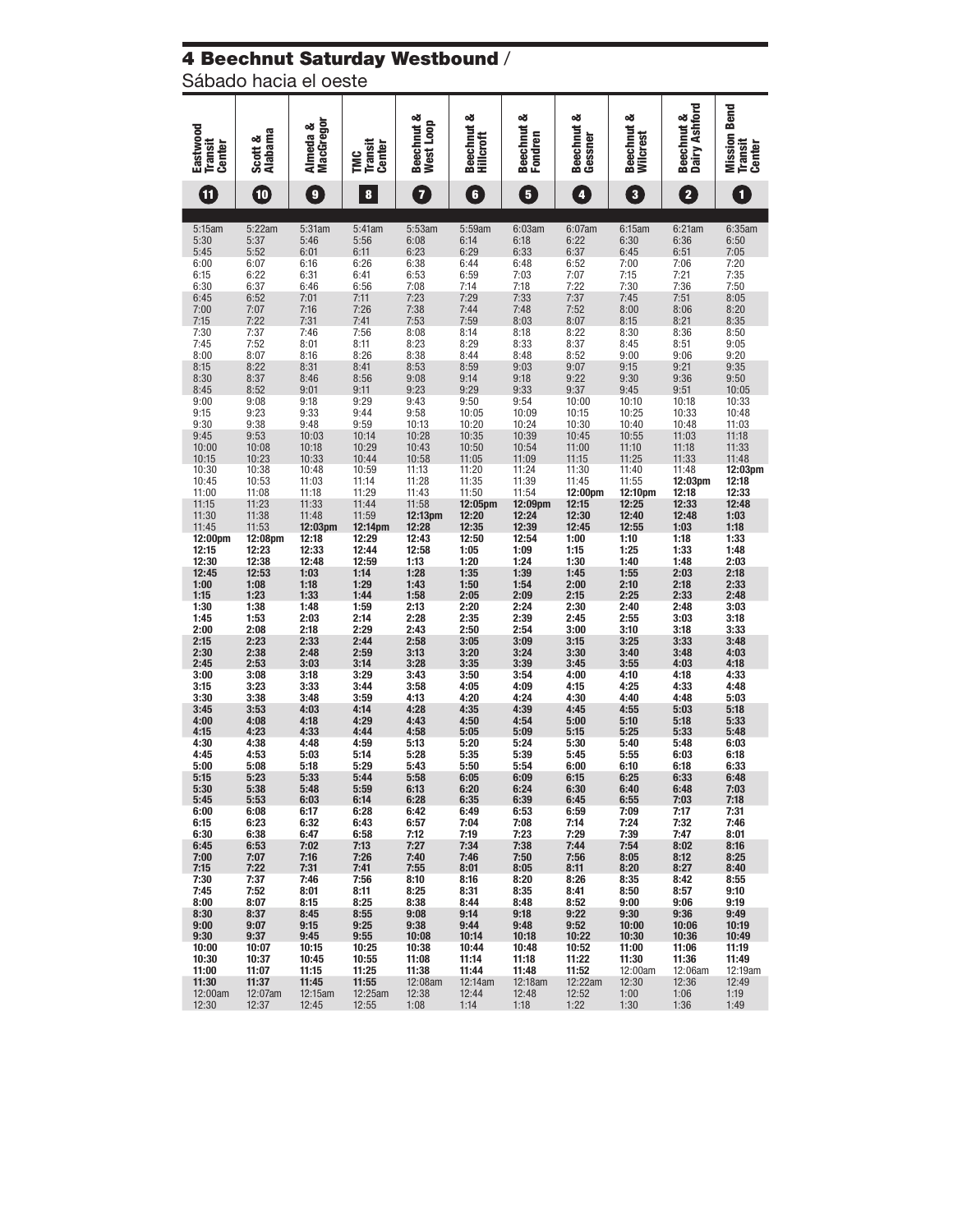# 4 Beechnut Sunday Eastbound /

Domingo hacia el este

| <b>Mission Bend</b><br><b>Transit</b><br><b>Center</b> | <b>Beechnut &amp;<br/>Dairy Ashford</b> | Beechnut &<br>Wilcrest       | Beechnut &<br>Gessner        | య<br><b>Beechnut</b><br>Fondren | Beechnut &<br><b>Hillcroft</b> | Beechnut &<br>West Loop      | <b>Transit</b><br><b>Center</b><br><b>ENC</b> | MacGregor<br>Almeda &        | Cleburne<br>ంఠ<br>Scott       | Eastwood<br>Transit<br>Center |
|--------------------------------------------------------|-----------------------------------------|------------------------------|------------------------------|---------------------------------|--------------------------------|------------------------------|-----------------------------------------------|------------------------------|-------------------------------|-------------------------------|
| $\mathbf{1}$                                           | $\overline{\mathbf{2}}$                 | $\overline{\mathbf{3}}$      | 4                            | 5                               | $\overline{\mathbf{6}}$        | $\overline{\mathbf{7}}$      | $\pmb{8}$                                     | 9                            | $\blacksquare$                | 0                             |
| 5:00am<br>5:15<br>5:30                                 | 5:13am<br>5:28<br>5:43                  | 5:19am<br>5:34<br>5:49       | 5:29am<br>5:44<br>5:59       | 5:34am<br>5:49<br>6:04          | 5:38am<br>5:53<br>6:08         | 5:44am<br>5:59<br>6:14       | 5:57am<br>6:12<br>6:27                        | 6:06am<br>$6:21$<br>$6:36$   | 6:16am<br>6:31<br>6:46        | 6:22am<br>6:37<br>6:52        |
| 5:45                                                   | 5:58                                    | 6:04                         | 6:14                         | 6:19                            | 6:23                           | 6:29                         | 6:42                                          | 6:51                         | 7:01                          | 7:07                          |
| 6:00                                                   | 6:13                                    | 6:19                         | 6:29                         | 6:34                            | 6:38                           | 6:44                         | 6:57                                          | 7:06                         | 7:16                          | 7:22                          |
| 6:15                                                   | 6:28                                    | 6:34                         | 6:44                         | 6:49                            | 6:53                           | 6:59                         | 7:12                                          | 7:21                         | 7:31                          | 7:37                          |
| 6:30                                                   | 6:43                                    | 6:49                         | 6:59                         | 7:04                            | 7:08                           | 7:14                         | 7:27                                          | 7:36                         | 7:46                          | 7:52                          |
| 6:45                                                   | 6:58                                    | 7:04                         | 7:14                         | 7:19                            | 7:23                           | 7:29                         | 7:42                                          | 7:51                         | 8:01                          | 8:07                          |
| 7:00                                                   | 7:13                                    | 7:19                         | 7:29                         | 7:34                            | 7:38                           | 7:44                         | 7:57                                          | 8:06                         | 8:16                          | 8:22                          |
| 7:15                                                   | 7:28                                    | 7:34                         | 7:44                         | 7:49                            | 7:53                           | 7:59                         | 8:12                                          | 8:21                         | 8:31                          | 8:37                          |
| 7:30                                                   | 7:43                                    | 7:49                         | 7:59                         | 8:04                            | 8:08                           | 8:14                         | 8:27                                          | 8:36                         | 8:46                          | 8:52                          |
| 7:45                                                   | 7:58                                    | 8:04                         | 8:14                         | 8:19                            | 8:23                           | 8:29                         | 8:42                                          | 8:51                         | 9:01                          | 9:07                          |
| 8:00<br>8:15<br>8:30<br>8:45                           | 8:13<br>8:28<br>8:43<br>8:58            | 8:19<br>8:34<br>8:49<br>9:04 | 8:29<br>8:44<br>8:59<br>9:14 | 8:34<br>8:49<br>9:04<br>9:19    | 8:38<br>8:53<br>9:08<br>9:23   | 8:44<br>8:59<br>9:14<br>9:29 | 8:57<br>9:12<br>9:27<br>9:42                  | 9:06<br>9:21<br>9:36<br>9:51 | 9:16<br>9:31<br>9:46<br>10:01 | 9:22<br>9:37<br>9:52<br>10:07 |
| 9:00                                                   | 9:15                                    | 9:22                         | 9:33                         | 9:39                            | 9:43                           | 9:50                         | 10:04                                         | 10:14                        | 10:25                         | 10:32                         |
| 9:15                                                   | 9:30                                    | 9:37                         | 9:48                         | 9:54                            | 9:58                           | 10:05                        | 10:19                                         | 10:29                        | 10:40                         | 10:47                         |
| 9:30                                                   | 9:45                                    | 9:52                         | 10:03                        | 10:09                           | 10:13                          | 10:20                        | 10:34                                         | 10:44                        | 10:55                         | 11:02                         |
| 9:45                                                   | 10:00                                   | 10:07                        | 10:18                        | 10:24                           | 10:28                          | 10:35                        | 10:49                                         | 10:59                        | 11:10                         | 11:17                         |
| 10:00                                                  | 10:15                                   | 10:22                        | 10:33                        | 10:39                           | 10:43                          | 10:50                        | 11:04                                         | 11:14                        | 11:25                         | 11:32                         |
| 10:15                                                  | 10:30                                   | 10:37                        | 10:48                        | 10:54                           | 10:58                          | 11:05                        | 11:19                                         | 11:29                        | 11:40                         | 11:47                         |
| 10:30                                                  | 10:45                                   | 10:52                        | 11:03                        | 11:09                           | 11:13                          | 11:20                        | 11:34                                         | 11:44                        | 11:55                         | 12:02pm                       |
| 10:45                                                  | 11:00                                   | 11:07                        | 11:18                        | 11:24                           | 11:28                          | 11:35                        | 11:49                                         | 11:59                        | 12:10pm                       | 12:17                         |
| 11:00                                                  | 11:15                                   | 11:22                        | 11:33                        | 11:39                           | 11:43                          | 11:50                        | 12:04pm                                       | 12:14pm                      | 12:25                         | 12:32                         |
| 11:15                                                  | 11:30                                   | 11:37                        | 11:48                        | 11:54                           | 11:58                          | 12:05pm                      | 12:19                                         | 12:29                        | 12:40                         | 12:47                         |
| 11:30<br>11:45<br>12:00pm                              | 11:45<br>12:00pm<br>12:15               | 11:52<br>12:07pm<br>12:22    | 12:03pm<br>12:18<br>12:33    | 12:09pm<br>12:24<br>12:39       | 12:13pm<br>12:28<br>12:43      | 12:20<br>12:35<br>12:50      | 12:34<br>12:49<br>1:04                        | 12:44<br>12:59<br>1:14       | 12:55<br>1:10<br>1:25         | 1:02<br>1:17<br>1:32          |
| 12:15                                                  | 12:30                                   | 12:37                        | 12:48                        | 12:54                           | 12:58                          | 1:05                         | 1:19                                          | 1:29                         | 1:40                          | 1:47                          |
| 12:30                                                  | 12:45                                   | 12:52                        | 1:03                         | 1:09                            | 1:13                           | 1:20                         | 1:34                                          | 1:44                         | 1:55                          | 2:02                          |
| 12:45                                                  | 1:00                                    | 1:07                         | 1:18                         | 1:24                            | 1:28                           | 1:35                         | 1:49                                          | 1:59                         | 2:10                          | 2:17                          |
| 1:00<br>1:15<br>1:30<br>1:45                           | 1:15<br>1:30<br>1:45<br>2:00            | 1:22<br>1:37<br>1:52<br>2:07 | 1:33<br>1:48<br>2:03<br>2:18 | 1:39<br>1:54<br>2:09<br>2:24    | 1:43<br>1:58<br>2:13<br>2:28   | 1:50<br>2:05<br>2:20<br>2:35 | 2:04<br>2:19<br>2:34<br>2:49                  | 2:14<br>2:29<br>2:44<br>2:59 | 2:25<br>2:40<br>2:55<br>3:10  | 2:32<br>2:47<br>3:02<br>3:17  |
| 2:00                                                   | 2:15                                    | 2:22                         | 2:33                         | 2:39                            | 2:43                           | 2:50                         | 3:04                                          | 3:14                         | 3:25                          | 3:32                          |
| 2:15                                                   | 2:30                                    | 2:37                         | 2:48                         | 2:54                            | 2:58                           | 3:05                         | 3:19                                          | 3:29                         | 3:40                          | 3:47                          |
| 2:30                                                   | 2:45                                    | 2:52                         | 3:03                         | 3:09                            | 3:13                           | 3:20                         | 3:34                                          | 3:44                         | 3:55                          | 4:02                          |
| 2:45                                                   | 3:00                                    | 3:07                         | 3:18                         | 3:24                            | 3:28                           | 3:35                         | 3:49                                          | 3:59                         | 4:10                          | 4:17                          |
| 3:00                                                   | 3:15                                    | 3:22                         | 3:33                         | 3:39                            | 3:43                           | 3:50                         | 4:04                                          | 4:14                         | 4:25                          | 4:32                          |
| 3:15                                                   | 3:30                                    | 3:37                         | 3:48                         | 3:54                            | 3:58                           | 4:05                         | 4:19                                          | 4:29                         | 4:40                          | 4:47                          |
| 3:30                                                   | 3:45                                    | 3:52                         | 4:03                         | 4:09                            | 4:13                           | 4:20                         | 4:34                                          | 4:44                         | 4:55                          | 5:02                          |
| 3:45                                                   | 4:00                                    | 4:07                         | 4:18                         | 4:24                            | 4:28                           | 4:35                         | 4:49                                          | 4:59                         | 5:10                          | 5:17                          |
| 4:00                                                   | 4:15                                    | 4:22                         | 4:33                         | 4:39                            | 4:43                           | 4:50                         | 5:04                                          | 5:14                         | 5:25                          | 5:32                          |
| 4:15                                                   | 4:30                                    | 4:37                         | 4:48                         | 4:54                            | 4:58                           | 5:05                         | 5:19                                          | 5:29                         | 5:40                          | 5:47                          |
| 4:30                                                   | 4:45                                    | 4:52                         | 5:03                         | 5:09                            | 5:13                           | 5:20                         | 5:34                                          | 5:44                         | 5:55                          | 6:02                          |
| 4:45                                                   | 5:00                                    | 5:07                         | 5:18                         | 5:24                            | 5:28                           | 5:35                         | 5:49                                          | 5:59                         | 6:10                          | 6:17                          |
| 5:00                                                   | 5:15                                    | 5:22                         | 5:33                         | 5:39                            | 5:43                           | 5:50                         | 6:04                                          | 6:14                         | 6:25                          | 6:32                          |
| 5:15                                                   | 5:30                                    | 5:37                         | 5:48                         | ხ:54                            | 5:58                           | 6:05                         | 6:19                                          | 6:29                         | 6:40                          | 6:47                          |
| 5:30                                                   | 5:45                                    | 5:52                         | 6:03                         | 6:09                            | 6:13                           | 6:20                         | 6:34                                          | 6:44                         | 6:55                          | 7:02                          |
| 5:45                                                   | 6:00                                    | 6:07                         | 6:18                         | 6:24                            | 6:28                           | 6:35                         | 6:49                                          | 6:59                         | 7:10                          | 7:17                          |
| 6:00                                                   | 6:15                                    | 6:22                         | 6:32                         | 6:38                            | 6:42                           | 6:49                         | 7:03                                          | 7:13                         | 7:24                          | 7:31                          |
| 6:15                                                   | 6:30                                    | 6:37                         | 6:47                         | 6:53                            | 6:57                           | 7:04                         | 7:18                                          | 7:28                         | 7:39                          | 7:46                          |
| 6:30                                                   | 6:45                                    | 6:52                         | 7:02                         | 7:08                            | 7:12                           | 7:19                         | 7:33                                          | 7:43                         | 7:54                          | 8:01                          |
| 6:45                                                   | 7:00                                    | 7:07                         | 7:17                         | 7:23                            | 7:27                           | 7:34                         | 7:48                                          | 7:58                         | 8:09                          | 8:16                          |
| 7:00                                                   | 7:14                                    | 7:21                         | 7:30                         | 7:35                            | 7:39                           | 7:45                         | 7:58                                          | 8:08                         | 8:19                          | 8:25                          |
| 7:15                                                   | 7:29                                    | 7:36                         | 7:45                         | 7:50                            | 7:54                           | 8:00                         | 8:13                                          | 8:23                         | 8:34                          | 8:40                          |
| 7:30                                                   | 7:44                                    | 7:51                         | 8:00                         | 8:05                            | 8:09                           | 8:15                         | 8:28                                          | 8:38                         | 8:49                          | 8:55                          |
| 7:45                                                   | 7:59                                    | 8:06                         | 8:15                         | 8:20                            | 8:24                           | 8:30                         | 8:43                                          | 8:53                         | 9:04                          | 9:10                          |
| 8:00                                                   | 8:13                                    | 8:19                         | 8:27                         | 8:32                            | 8:35                           | 8:40                         | 8:52                                          | 9:01                         | 9:11                          | 9:17                          |
| 8:30                                                   | 8:43                                    | 8:49                         | 8:57                         | 9:02                            | 9:05                           | 9:10                         | 9:22                                          | 9:31                         | 9:41                          | 9:47                          |
| 9:00                                                   | 9:13                                    | 9:19                         | 9:27                         | 9:32                            | 9:35                           | 9:40                         | 9:52                                          | 10:01                        | 10:11                         | 10:17                         |
| 9:30                                                   | 9:43                                    | 9:49                         | 9:57                         | 10:02                           | 10:05                          | 10:10                        | 10:22                                         | 10:31                        | 10:41                         | 10:47                         |
| 10:00                                                  | 10:13                                   | 10:19                        | 10:27                        | 10:32                           | 10:35                          | 10:40                        | 10:52                                         | 11:01                        | 11:11                         | 11:17                         |
| 10:30                                                  | 10:43                                   | 10:49                        | 10:57                        | 11:02                           | 11:05                          | 11:10                        | 11:22                                         | 11:31                        | 11:41                         | 11:47                         |
| 11:00                                                  | 11:13                                   | 11:19                        | 11:27                        | 11:32                           | 11:35                          | 11:40                        | 11:52                                         | 12:01am                      | 12:11am                       | 12:17am                       |
| 11:30                                                  | 11:43                                   | 11:49                        | 11:57                        | 12:02am                         | 12:05am                        | 12:10am                      | 12:22am                                       | 12:31                        | 12:41                         | 12:47                         |
| 12:00am                                                | 12:13am                                 | 12:19am                      | 12:27am                      | 12:32                           | 12:35                          | 12:40                        | 12:52                                         | 1:01                         | 1:11                          | 1:17                          |